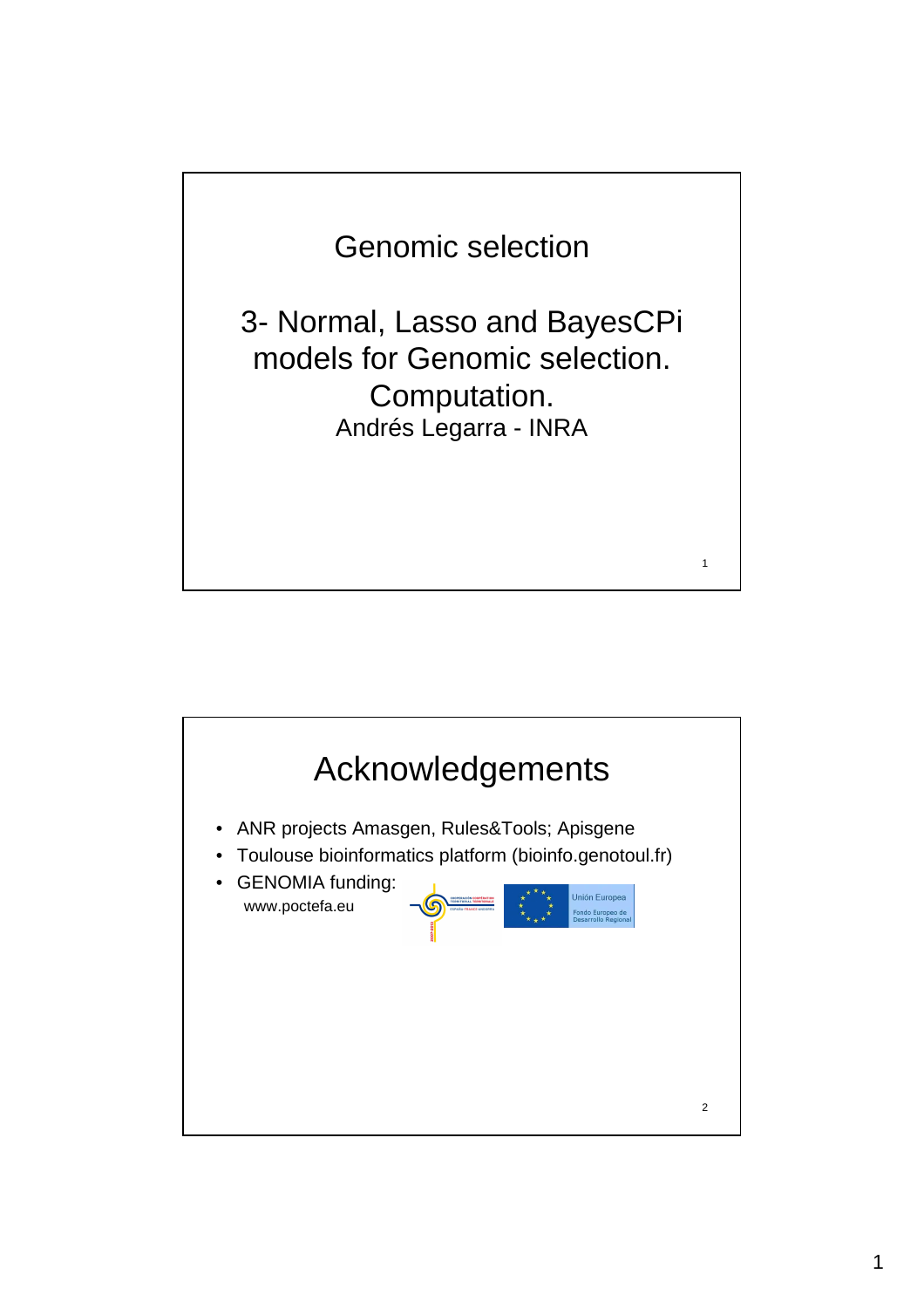

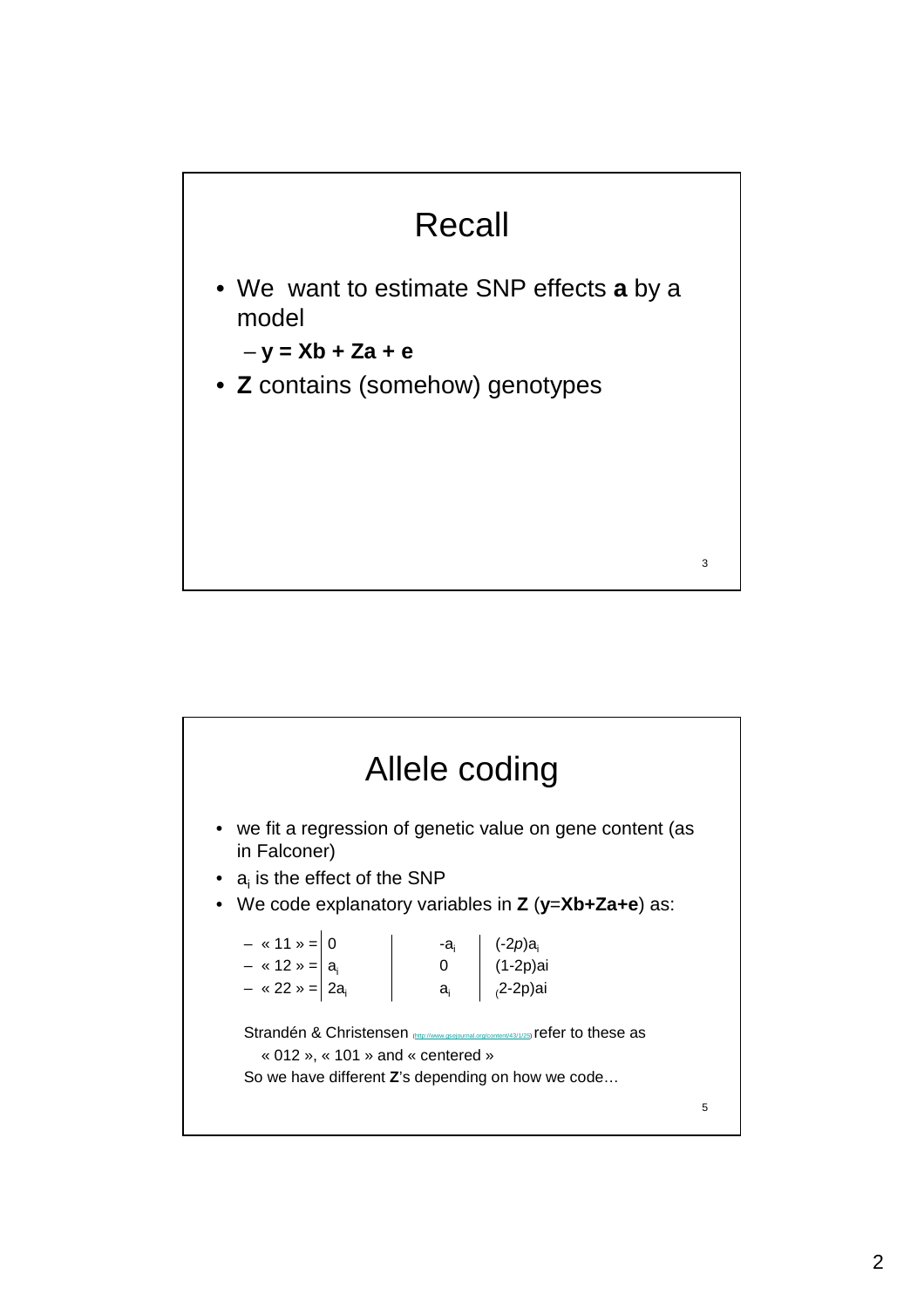

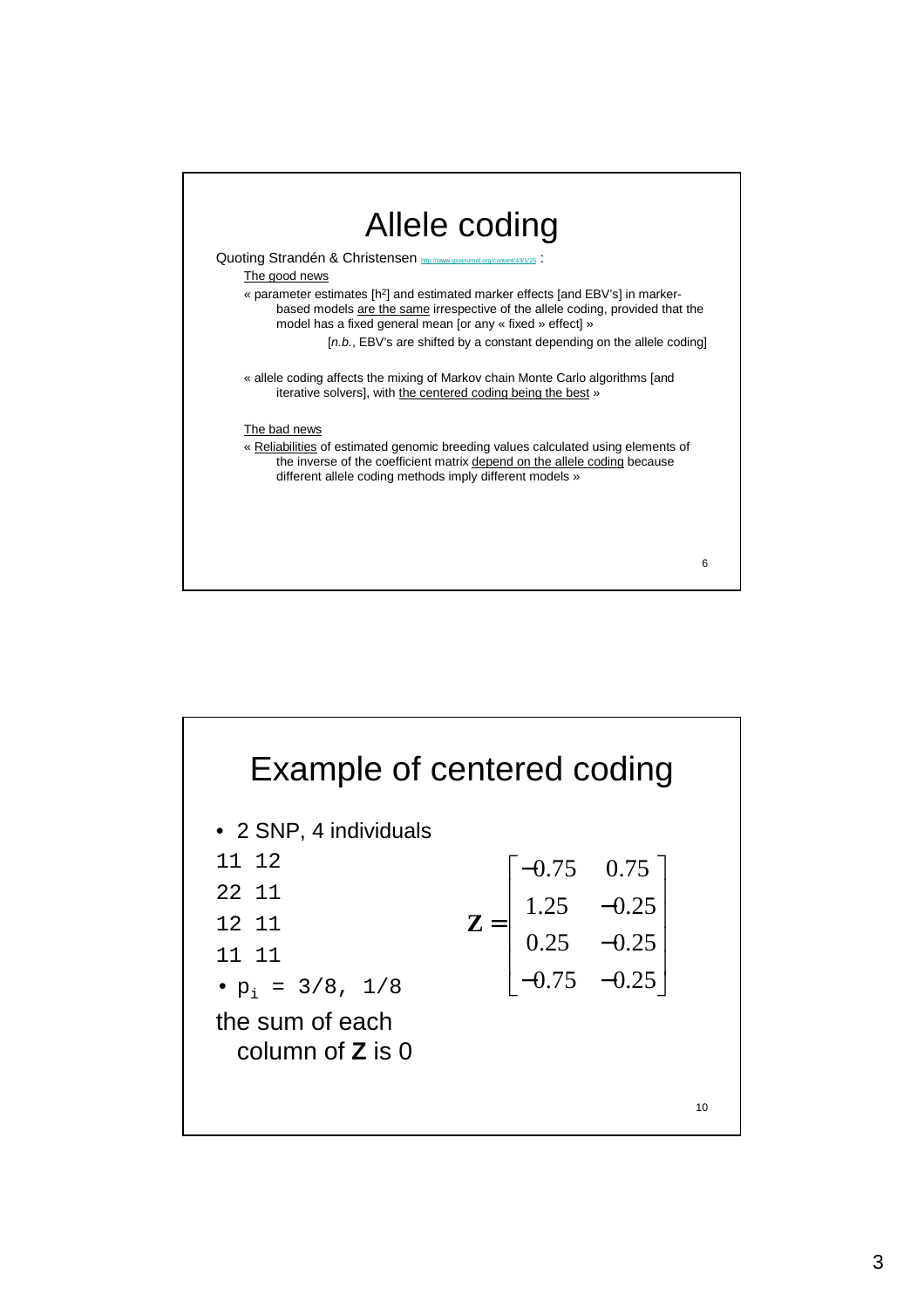

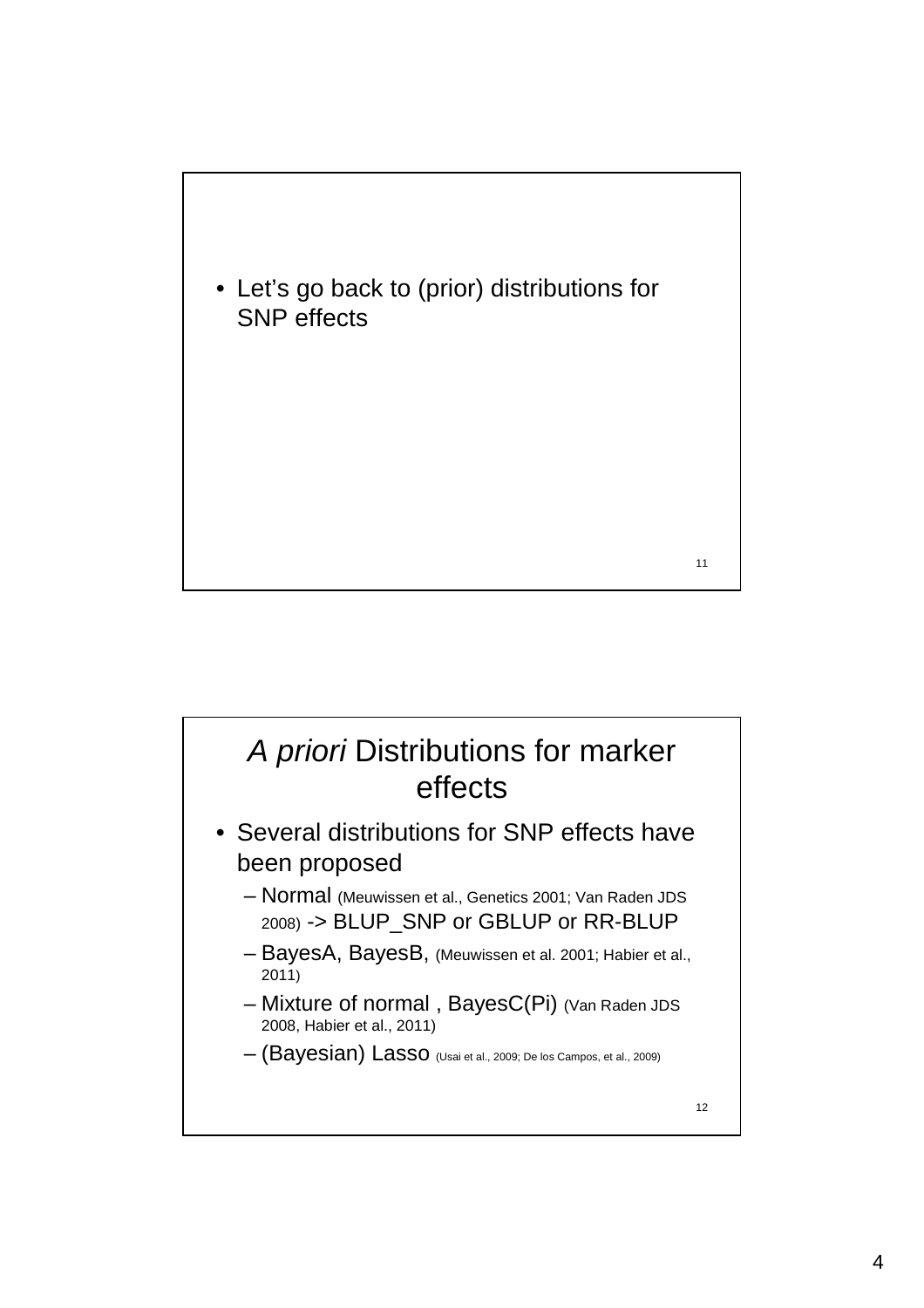

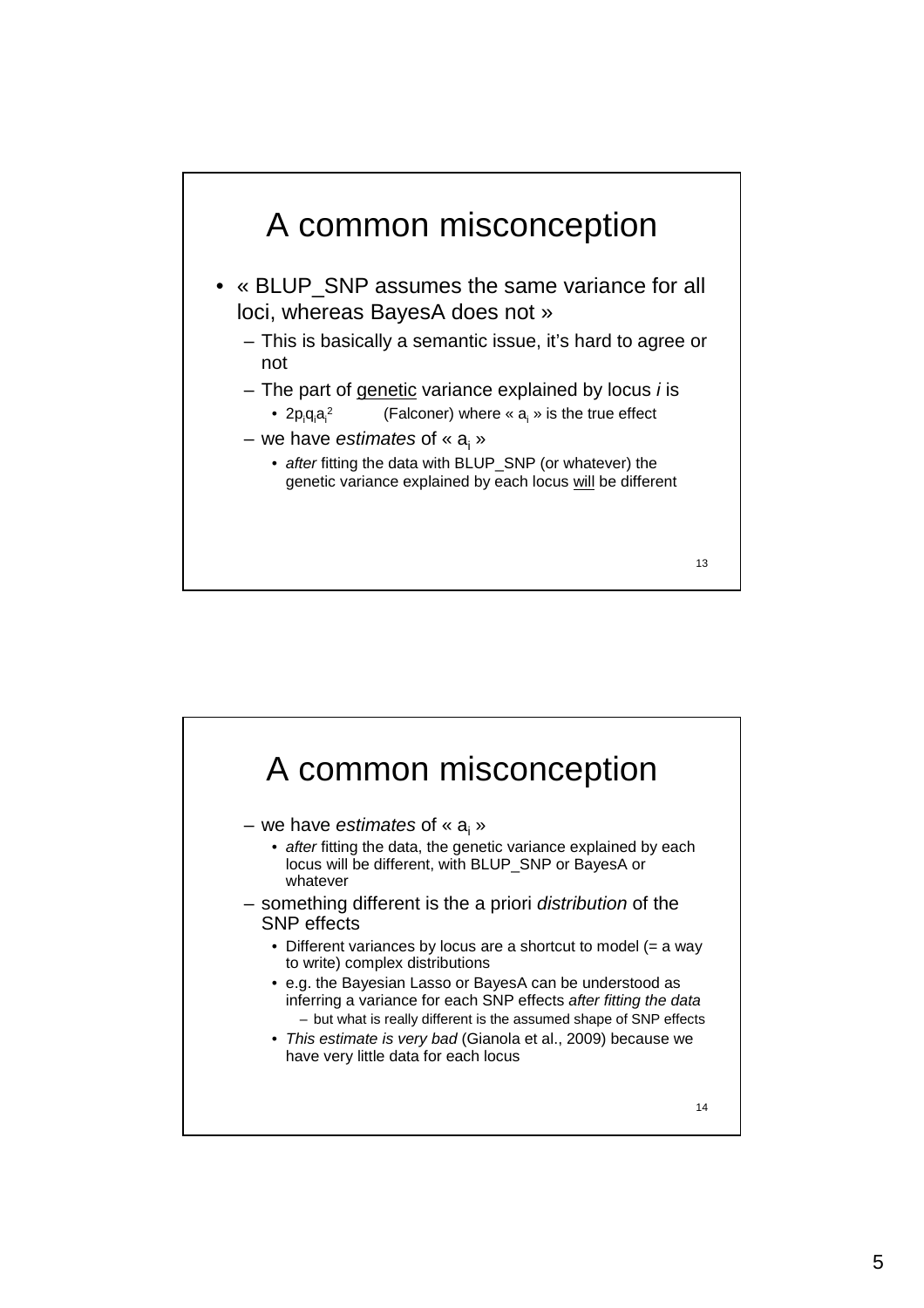

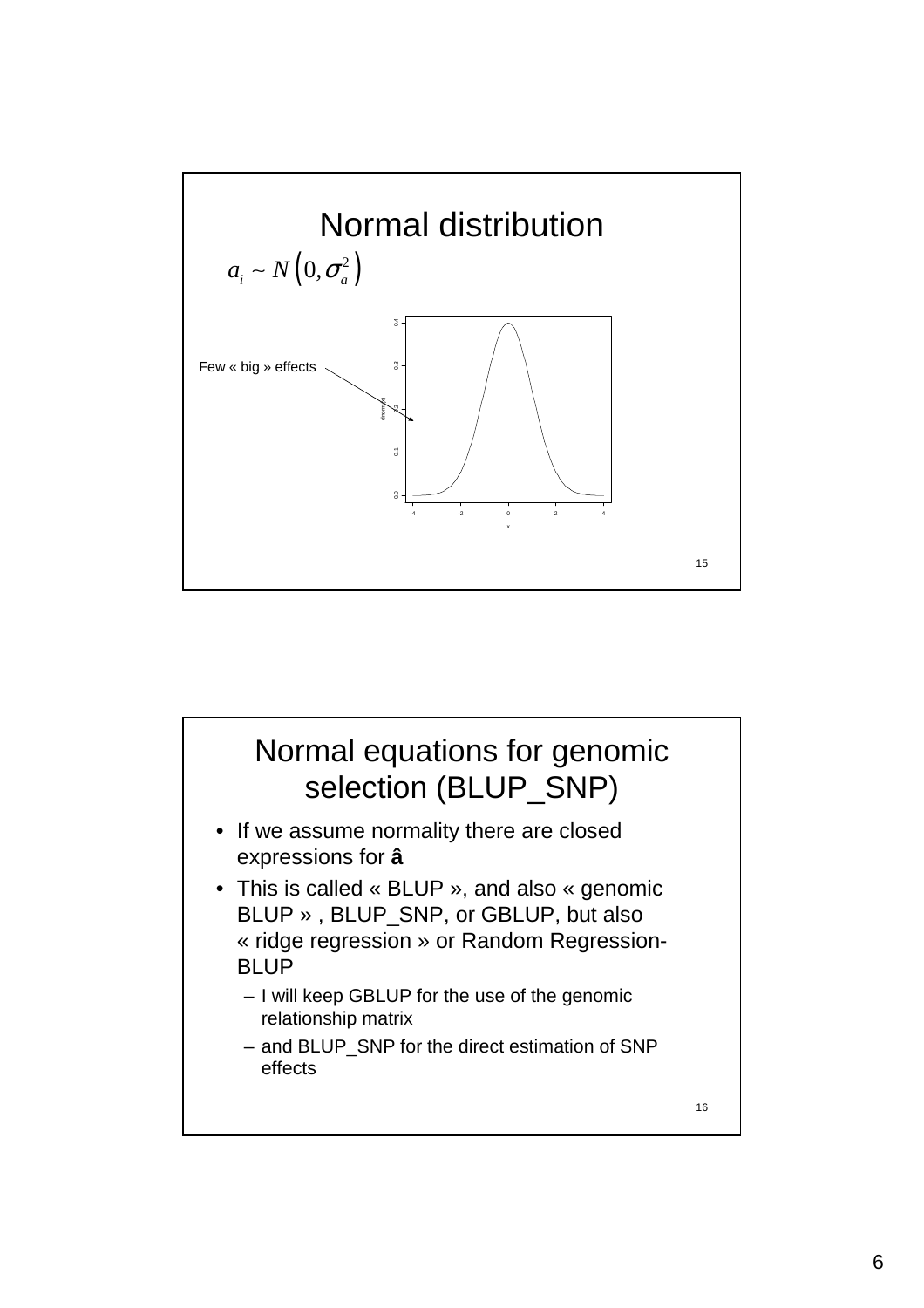

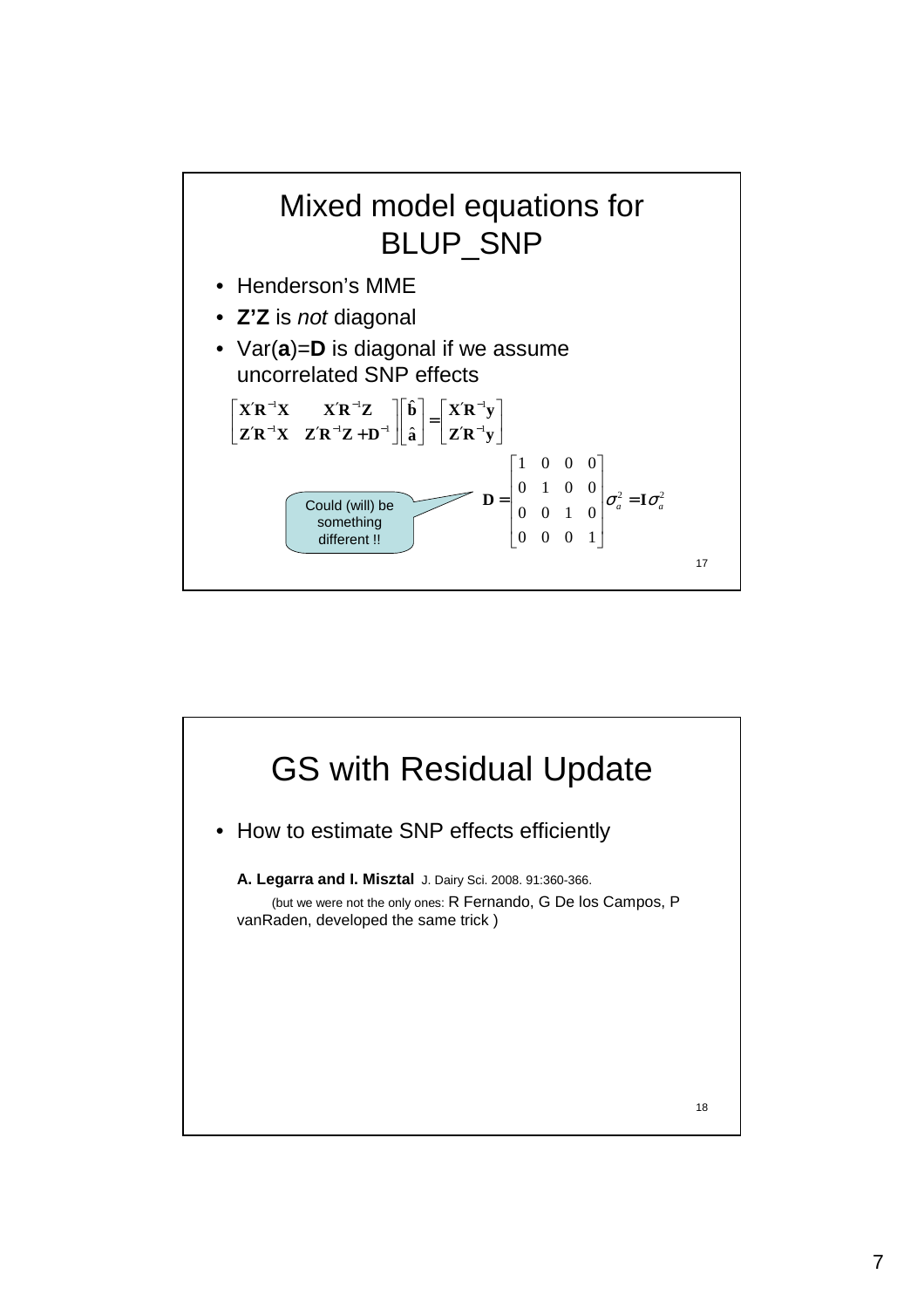

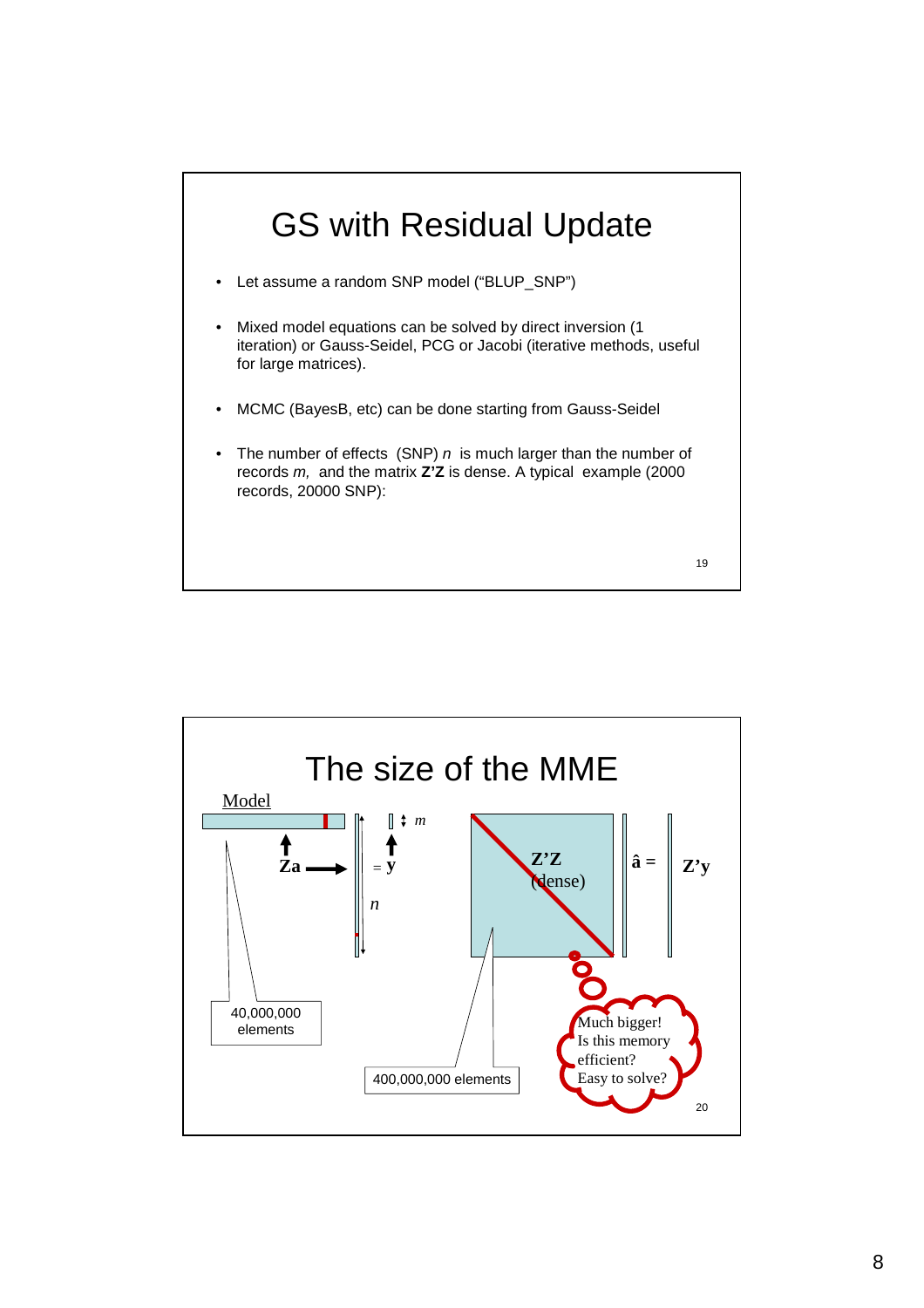

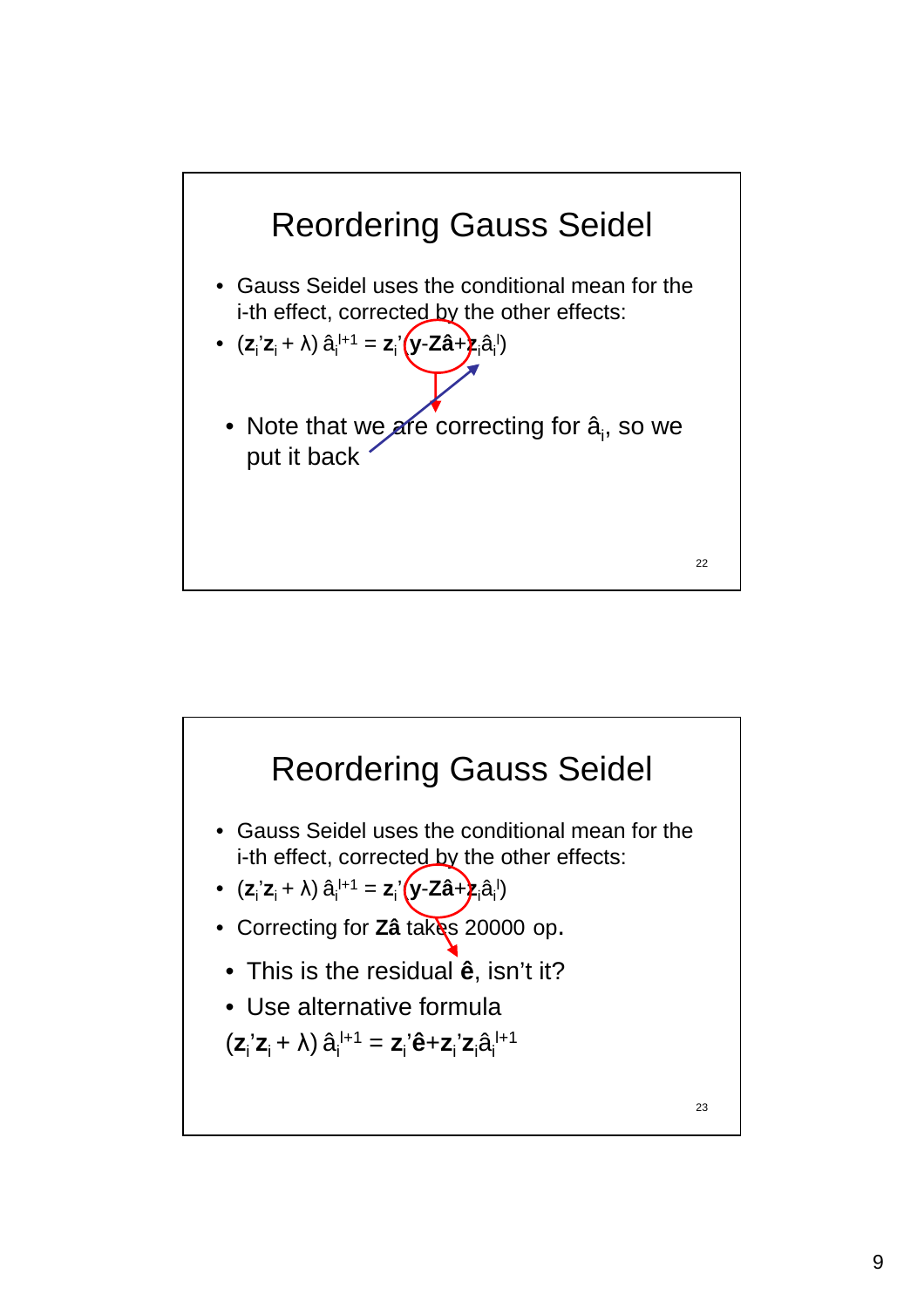

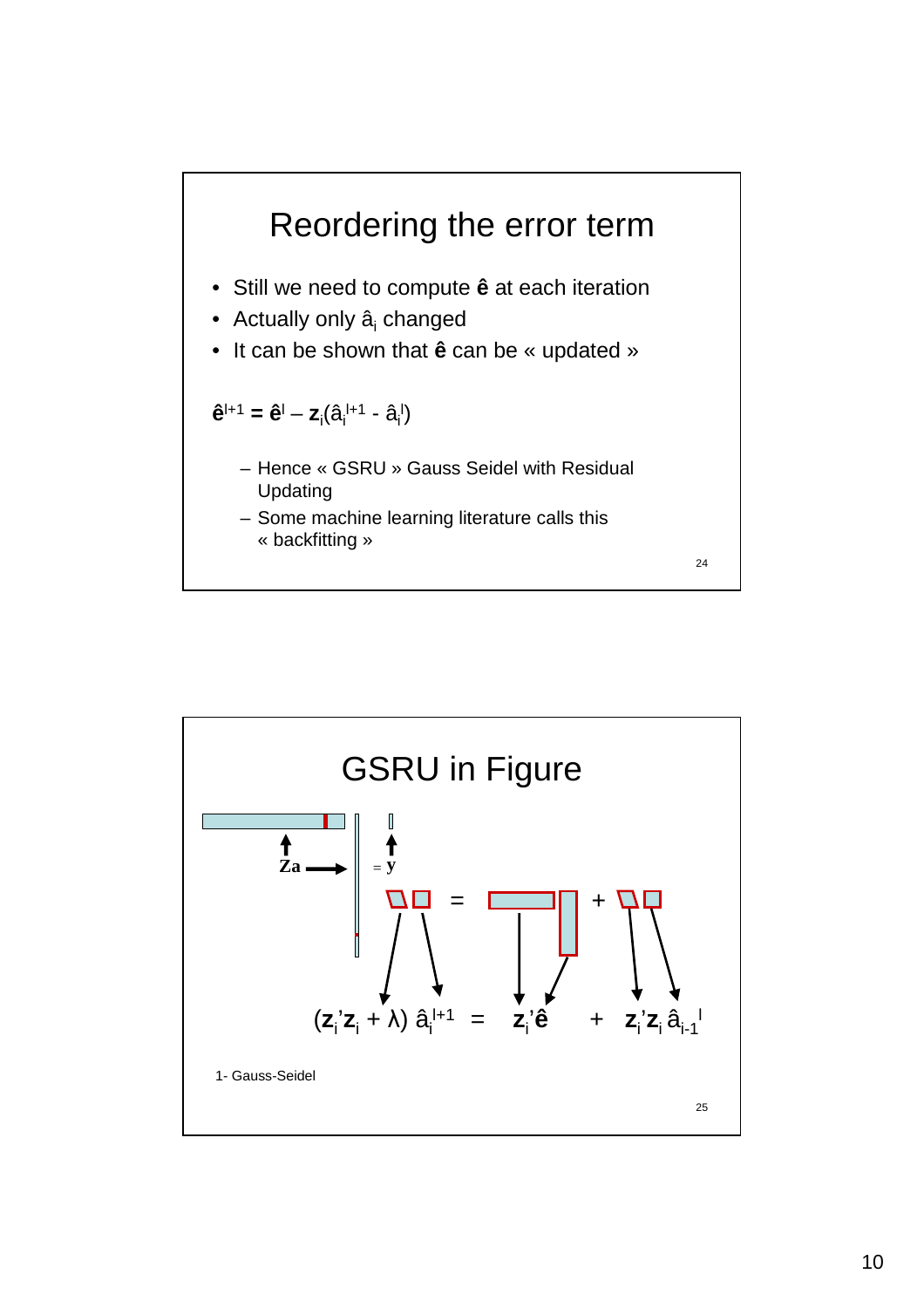

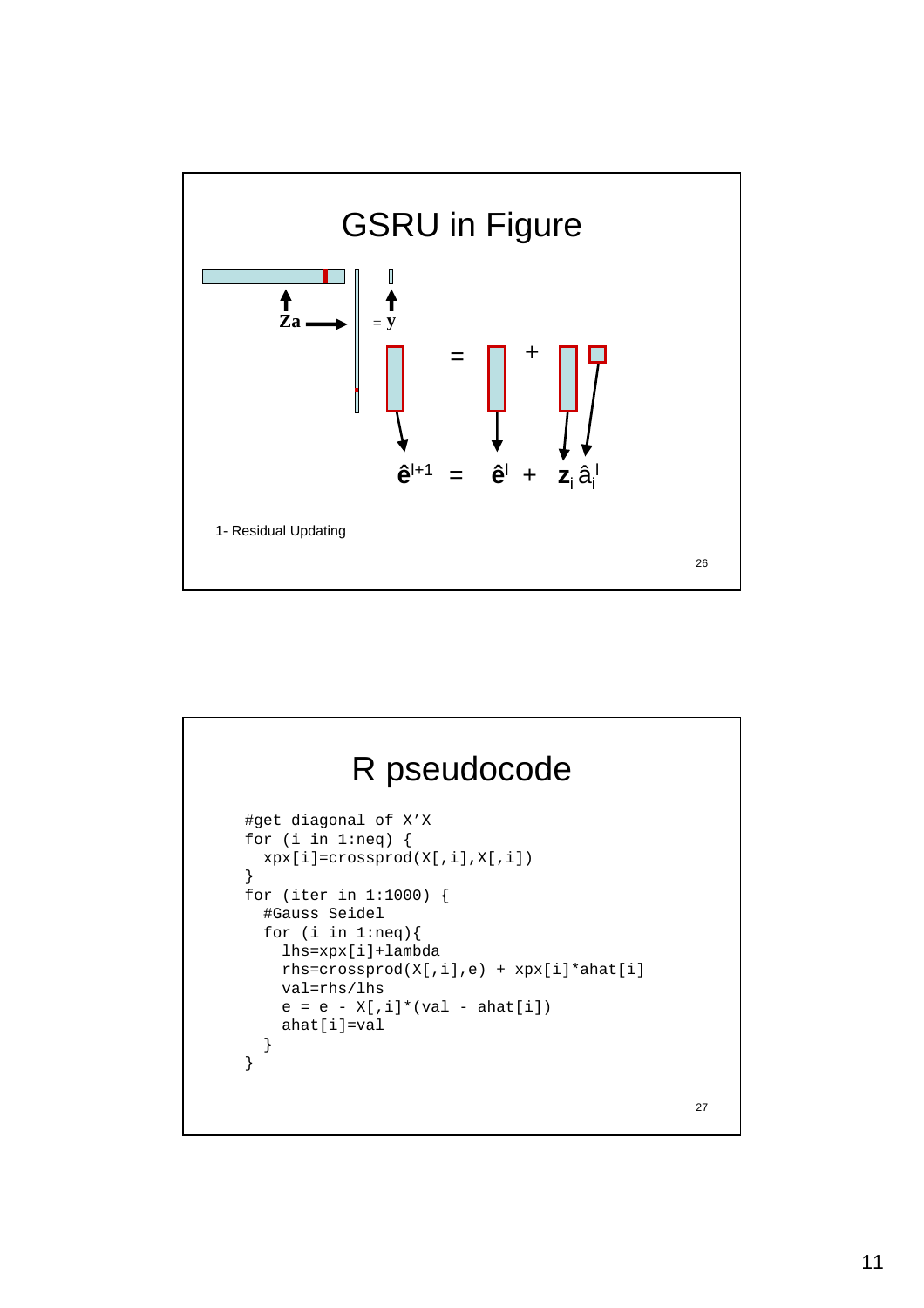## Fortran pseudocode

```
Double precision:: xpx(neq),y(ndata),e(ndata),X(ndata,neq), &
sol(neq),lambda,lhs,rhs,val
do i=1,neq
    xpx(i)=dot\_product(X(:,i),X(:,i)) !form diagonal of X'X
enddo
e=y
do until convergence
     do i=1,neq
!form lhs X'R-1X + G-1
       lhs=xpx(i)/vare+1/vara 
       ! form rhs with y corrected by other effects (formula 1) !X'R-1y
rhs=dot_product(X(:,i),e)/vare +xpx(i) *sol(i)/vare
       ! do Gauss Seidel
      val=rhs/lhs
       ! MCMC sample solution from its conditional (commented out here)
! val=normal(rhs/lhs,1d0/lhs)
       ! update e with current estimate (formula 2)
e=e - X(:,i)*(val-sol(i))
       !update sol
sol(i)=val
    enddo
enddo
```
28

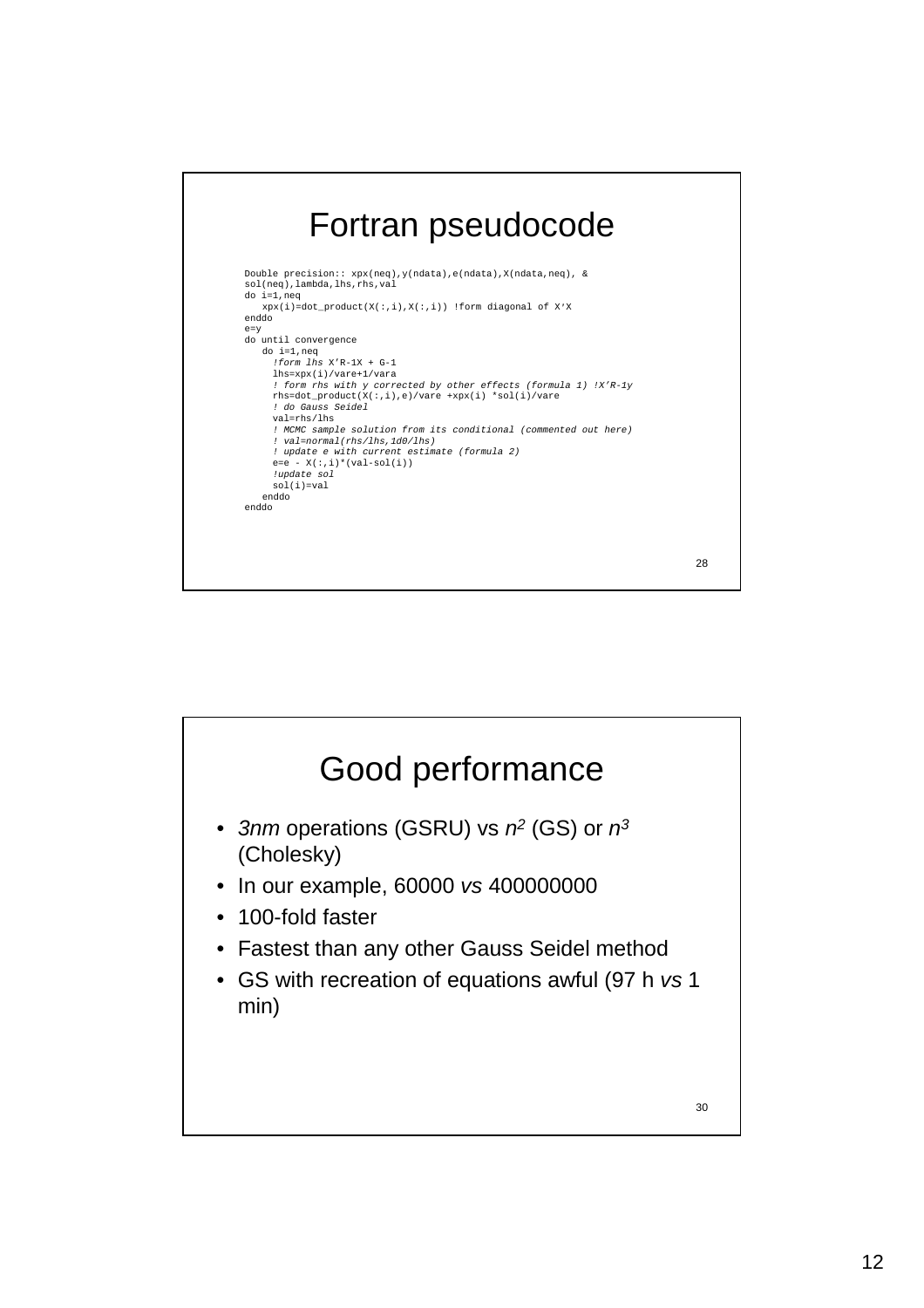

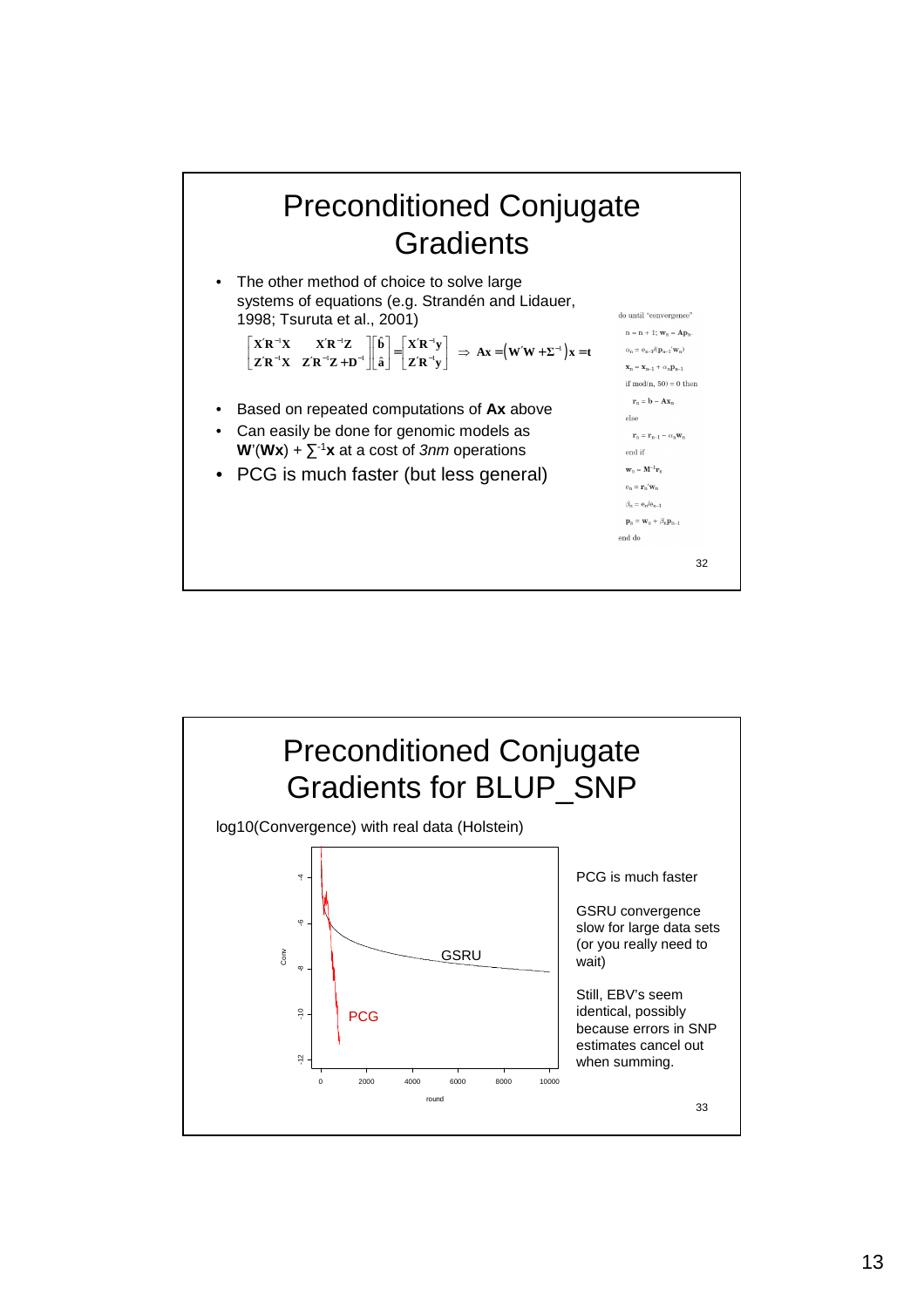

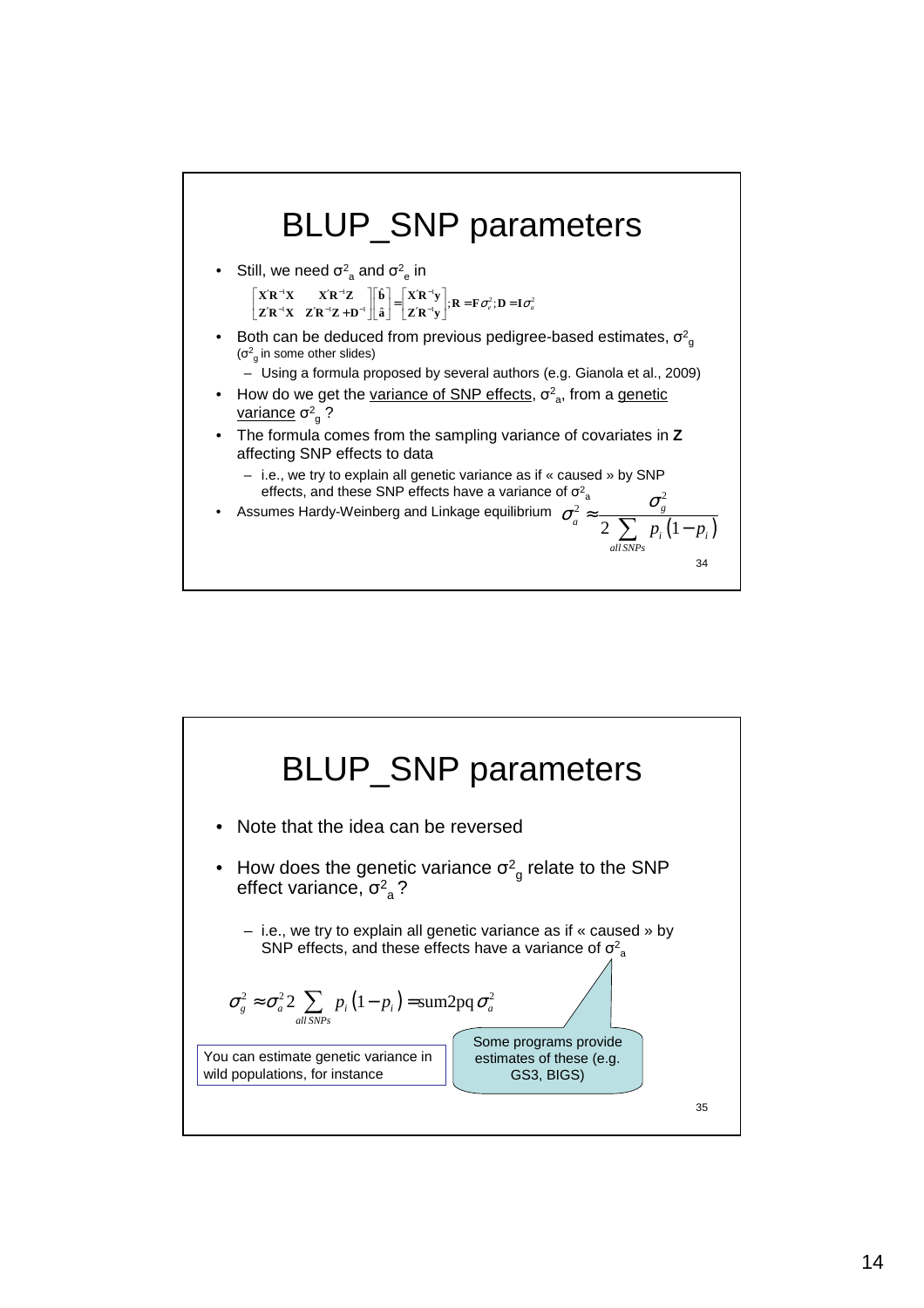

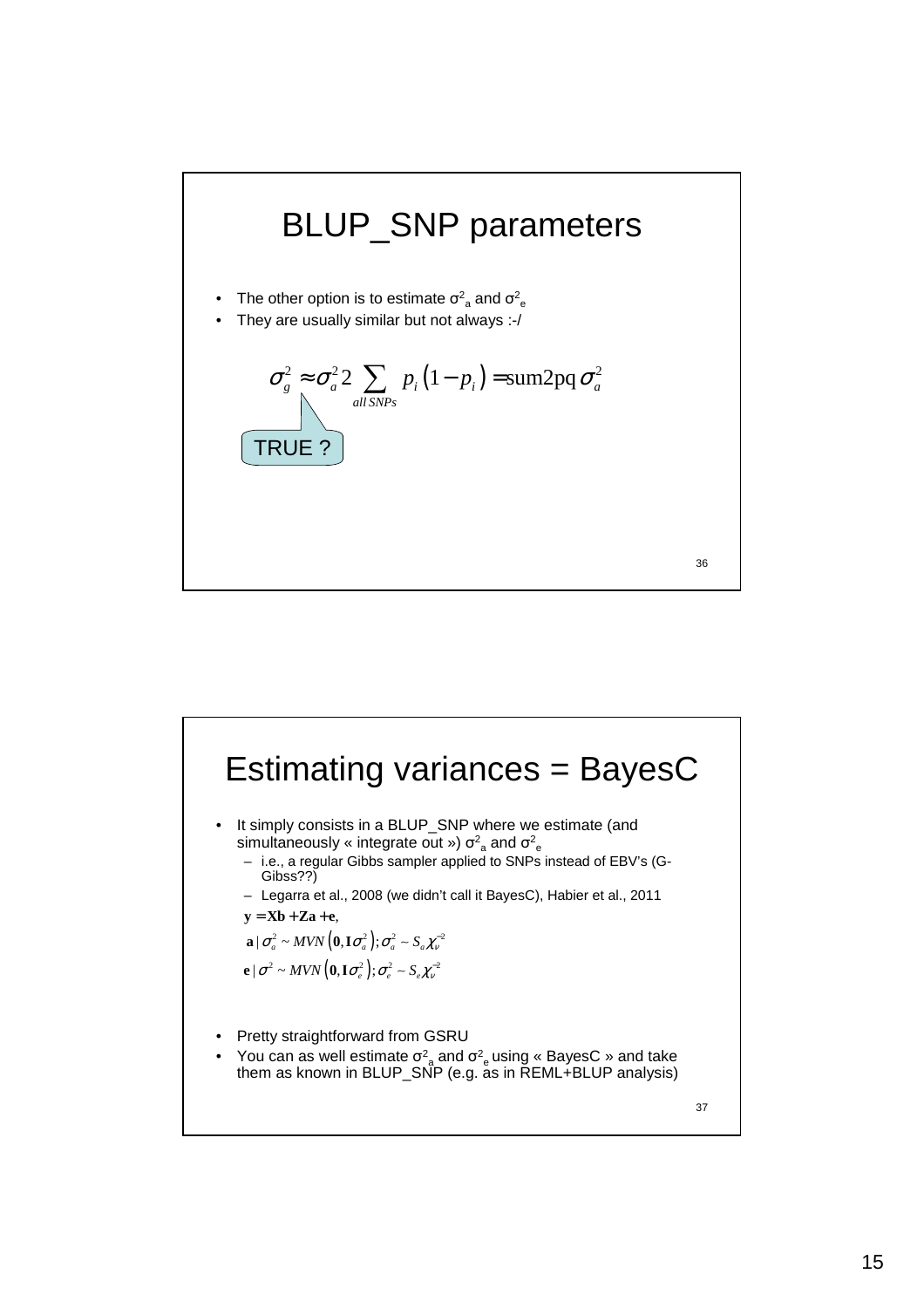## Fortran pseudocode for BayesC



38

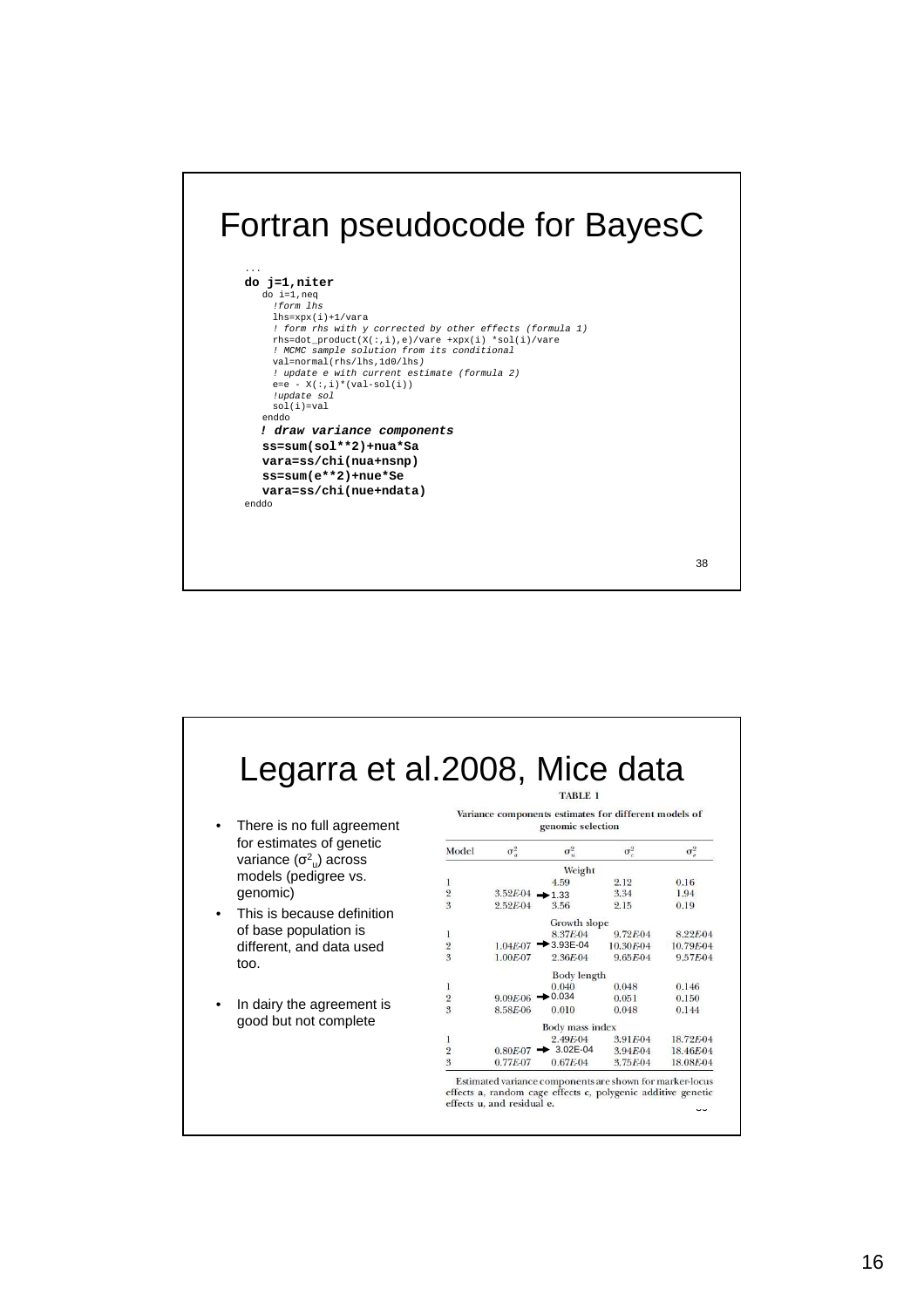

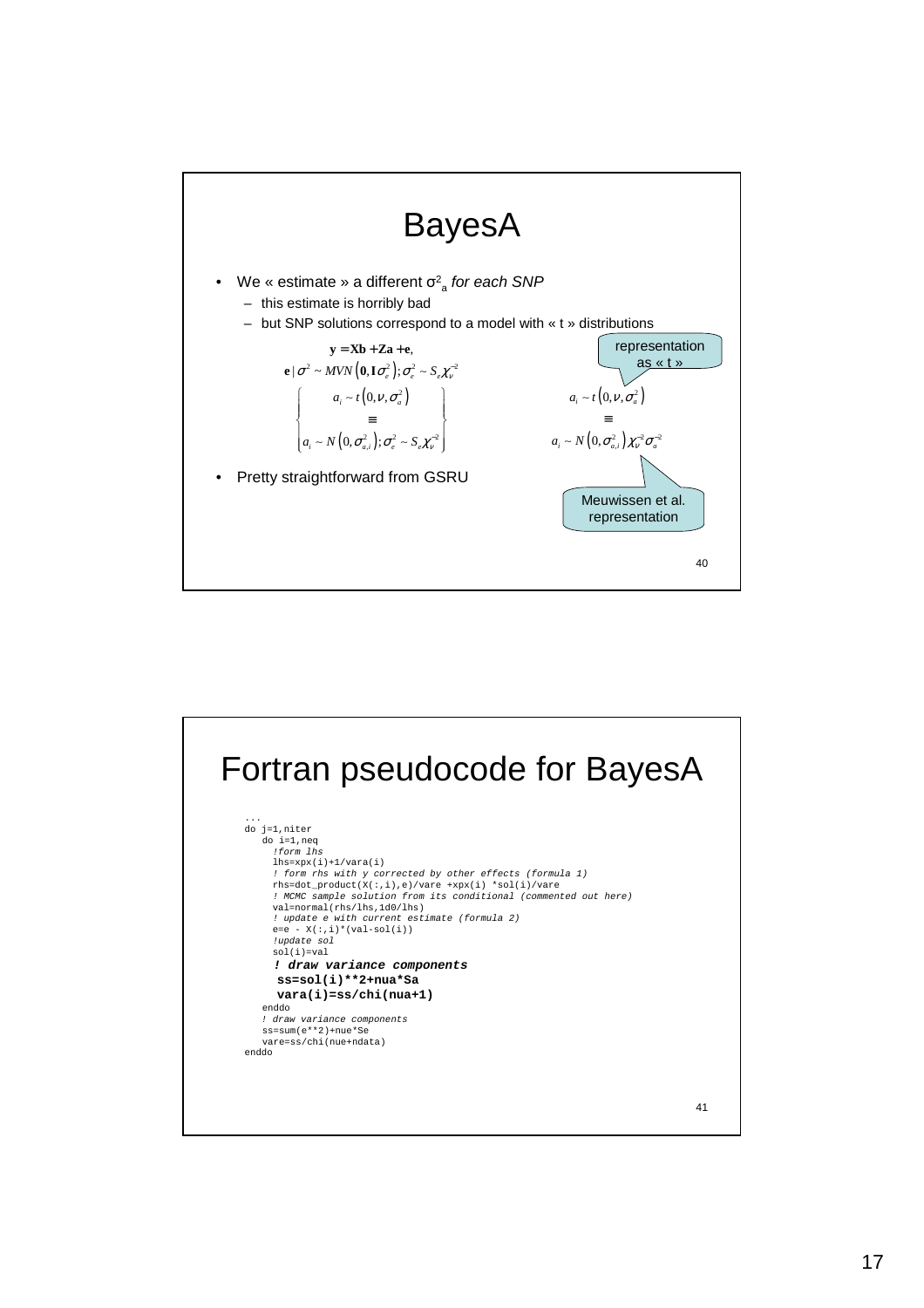

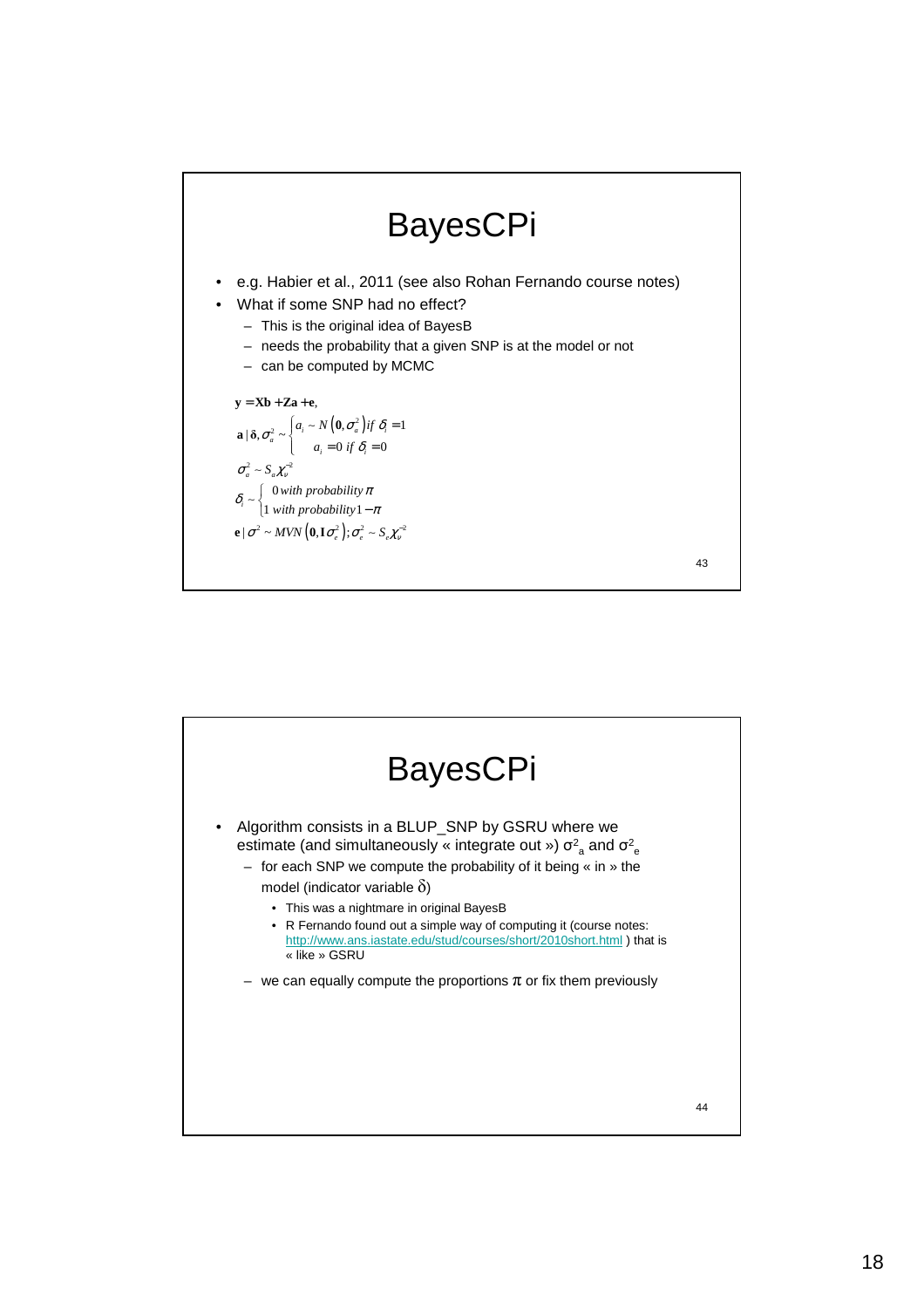

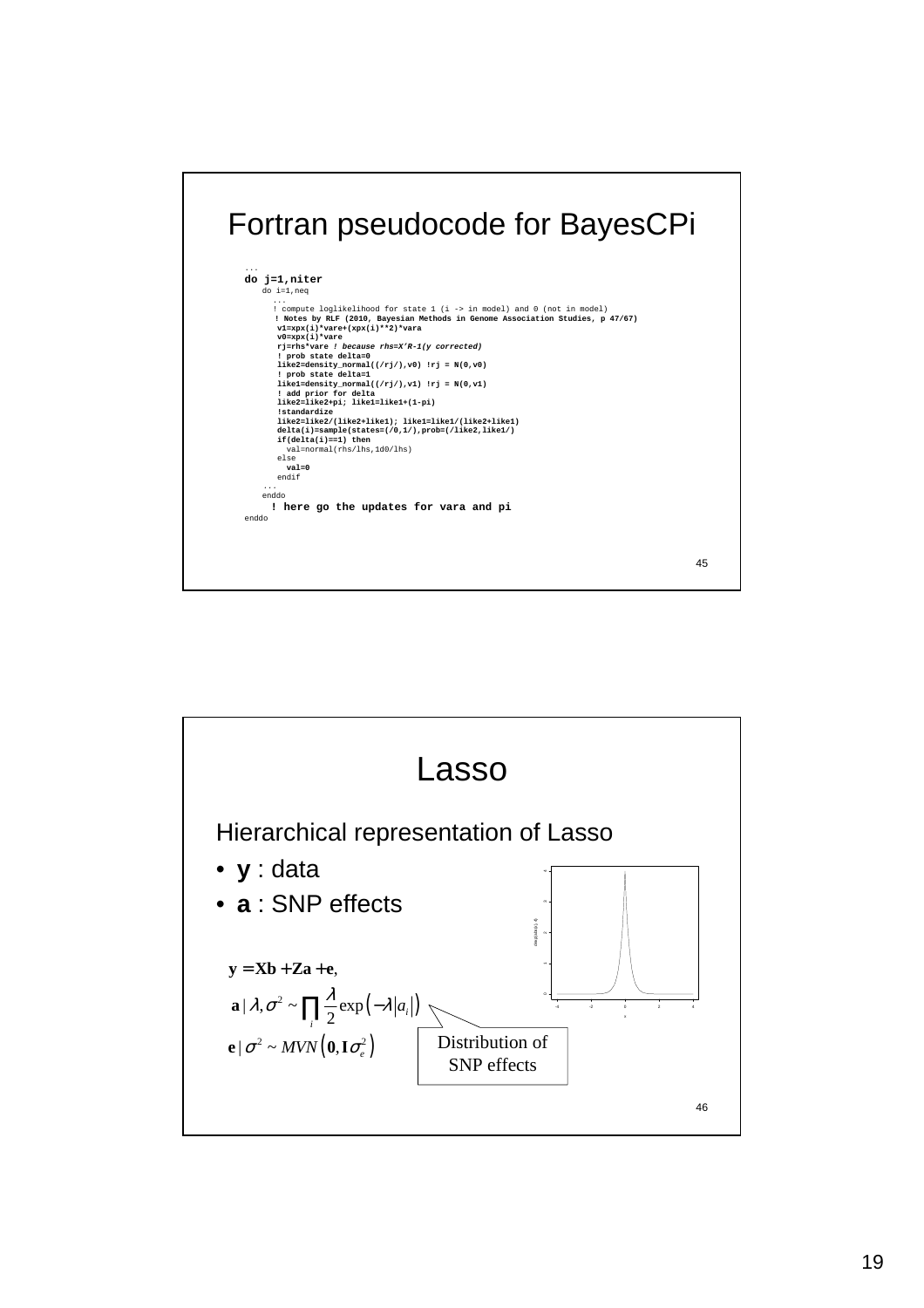

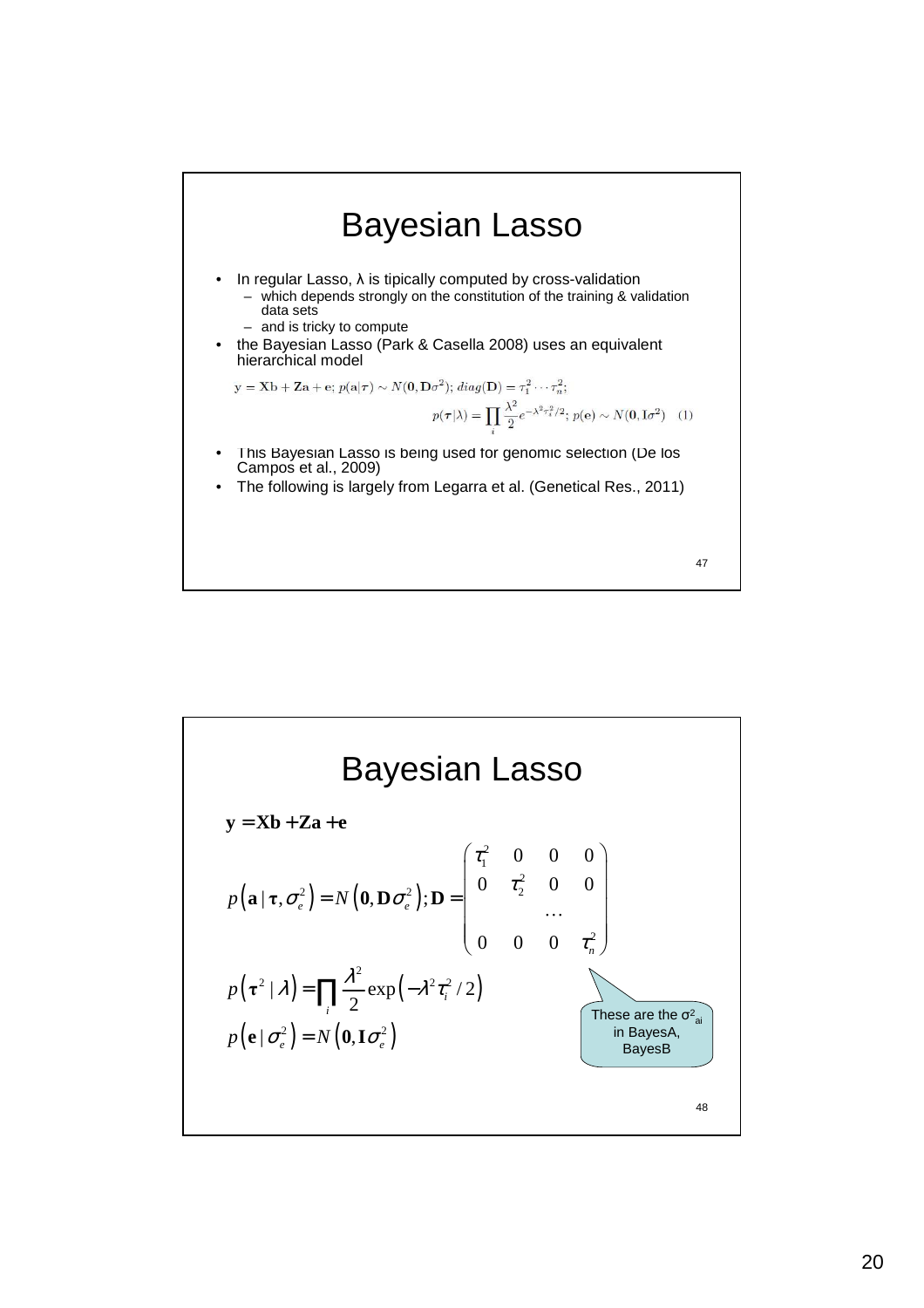

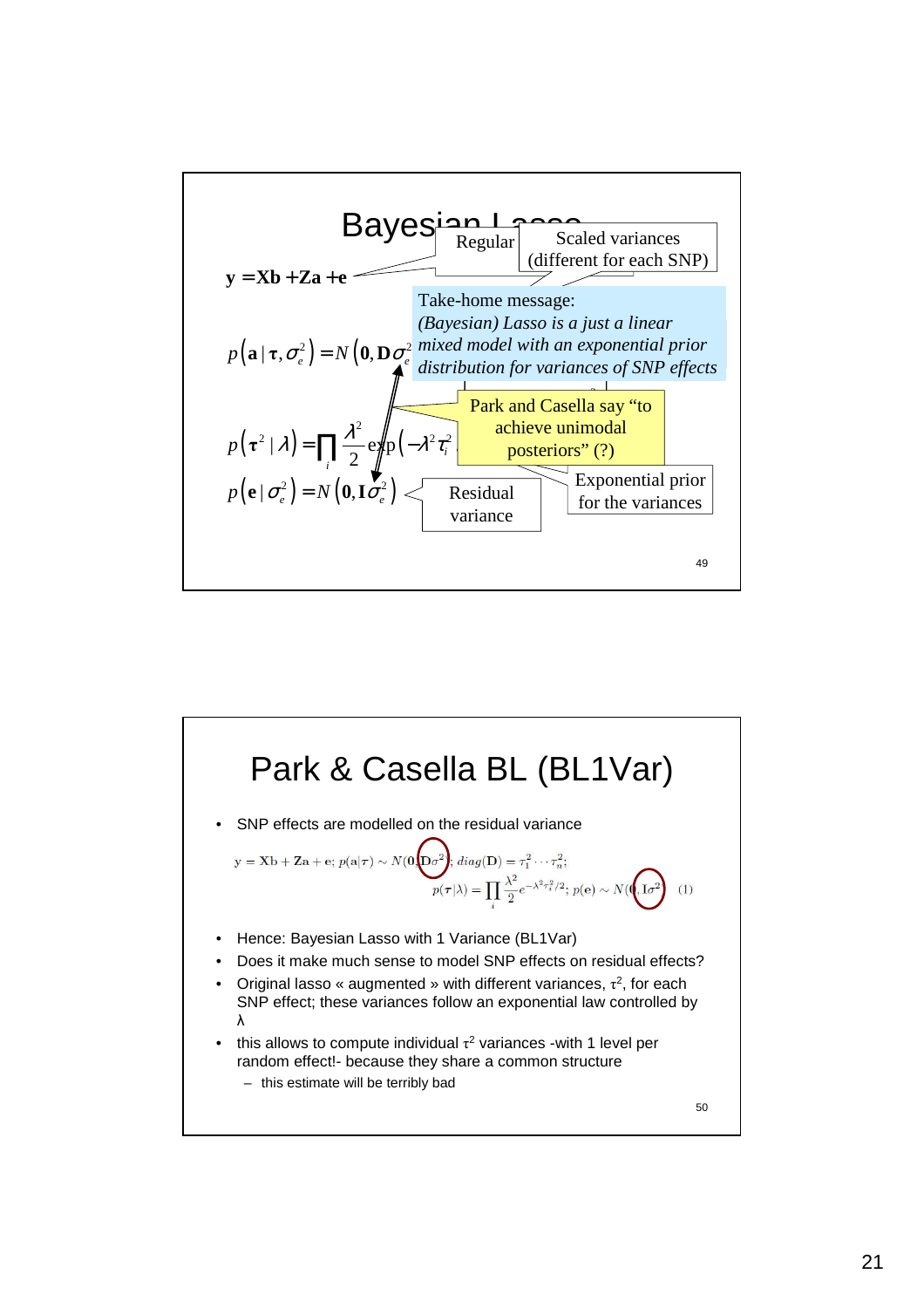

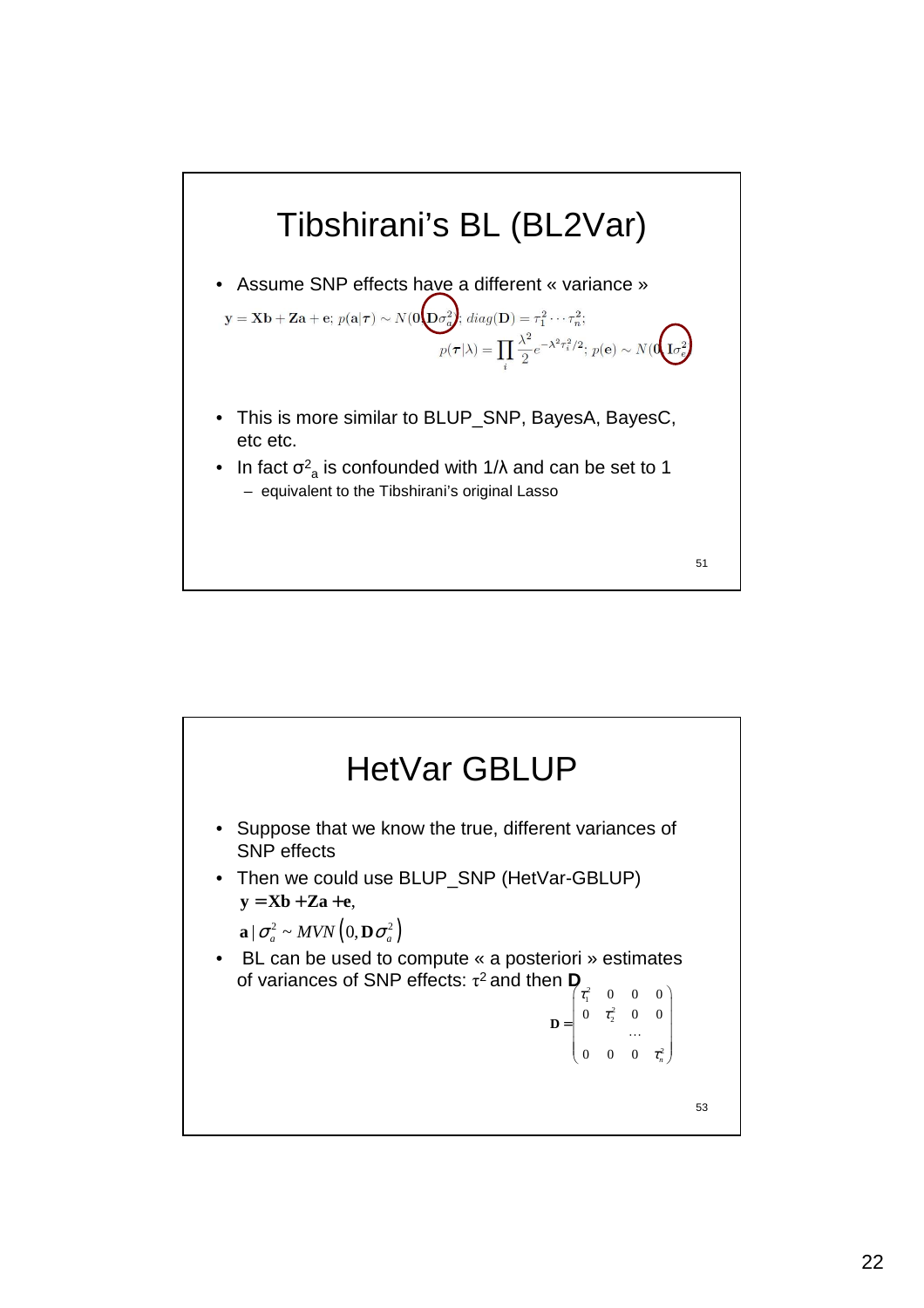

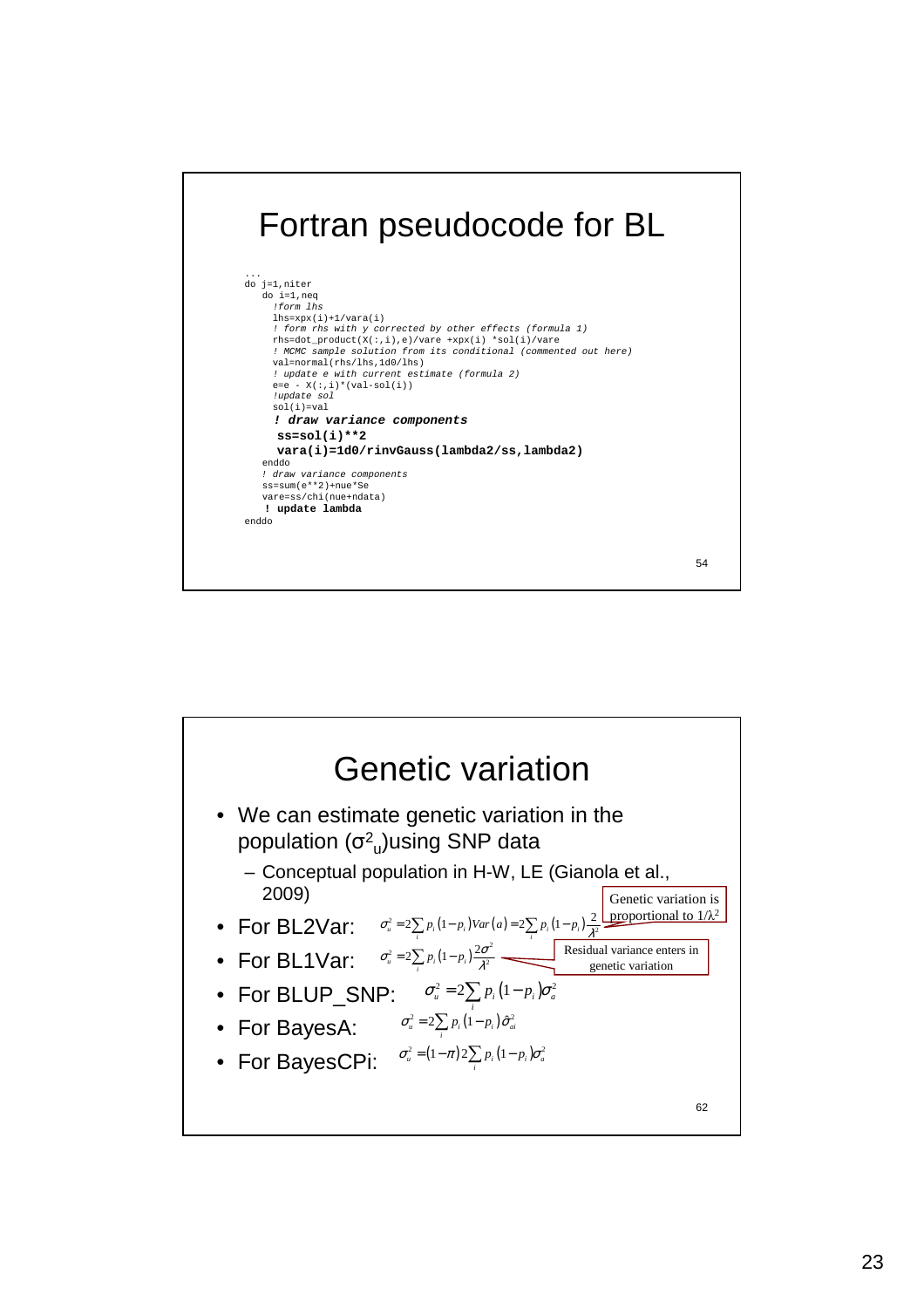| <b>REML</b><br>$1260 + 50$<br>$448 + 27$<br>451 ±26<br>570<br>1876 ±84<br>710 ±44<br>710 ±39<br>893<br>$1127 + 50$<br>$429 + 24$<br>$428 + 20$<br>473<br>$27.6 \pm 1.09$<br>11.60 ±0.60<br>$9.32 + 0.54$<br>14.90 | <b>Trait</b> | BL1Var | BL2Var | <b>BayesC</b> | Pedigree | Current values <sup>a</sup> |
|-------------------------------------------------------------------------------------------------------------------------------------------------------------------------------------------------------------------|--------------|--------|--------|---------------|----------|-----------------------------|
|                                                                                                                                                                                                                   |              |        |        |               |          |                             |
|                                                                                                                                                                                                                   | $MY^b$       |        |        |               |          | 635                         |
|                                                                                                                                                                                                                   | <b>FY</b>    |        |        |               |          | 973                         |
|                                                                                                                                                                                                                   | <b>PY</b>    |        |        |               |          | 520                         |
|                                                                                                                                                                                                                   | <b>FP</b>    |        |        |               |          | 8.80                        |
| $5.51 + 0.03$<br>$1.66 \pm 0.10$<br>$1.60 \pm 0.12$<br>2.56                                                                                                                                                       | <b>PP</b>    |        |        |               |          | 2.19                        |

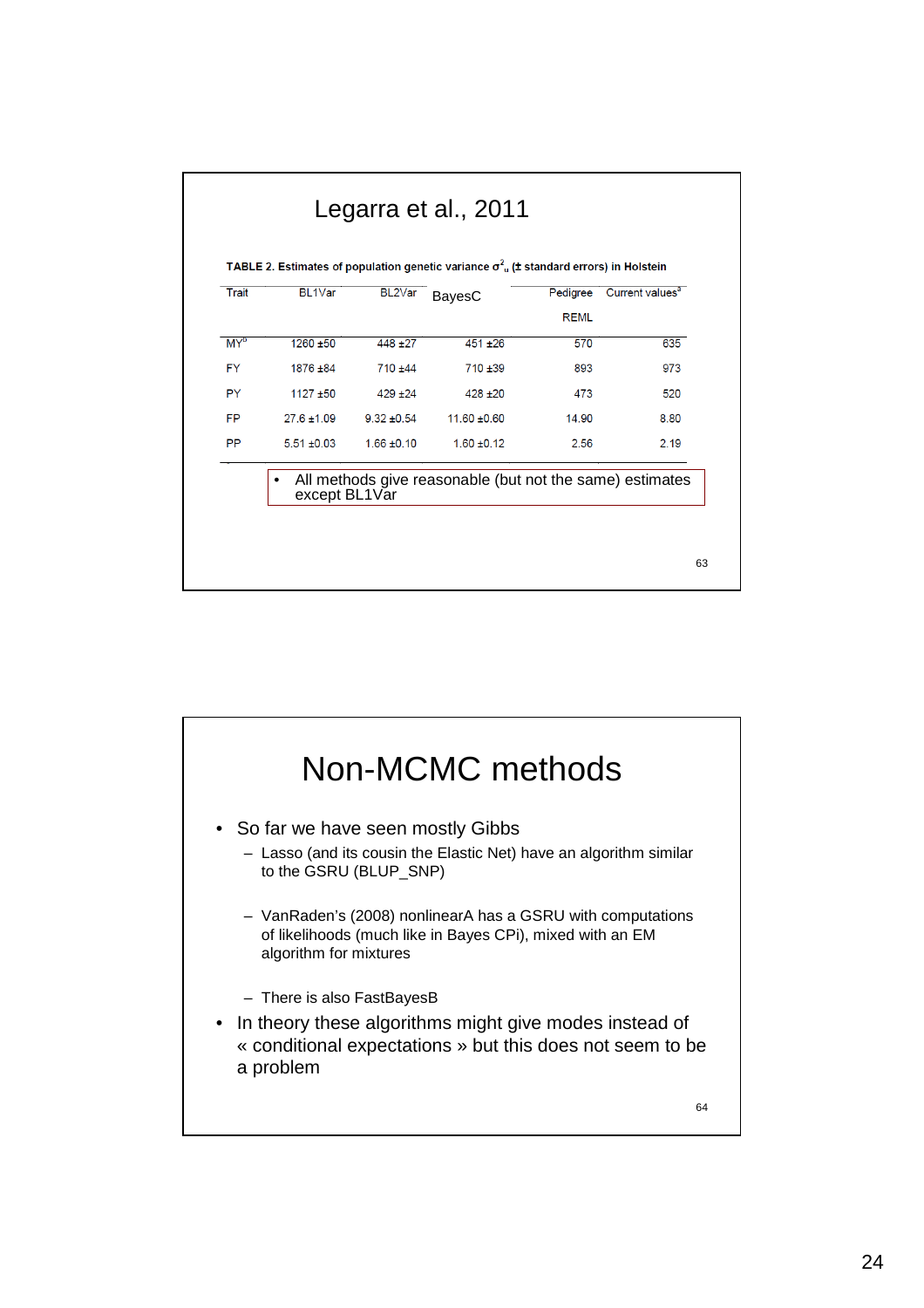

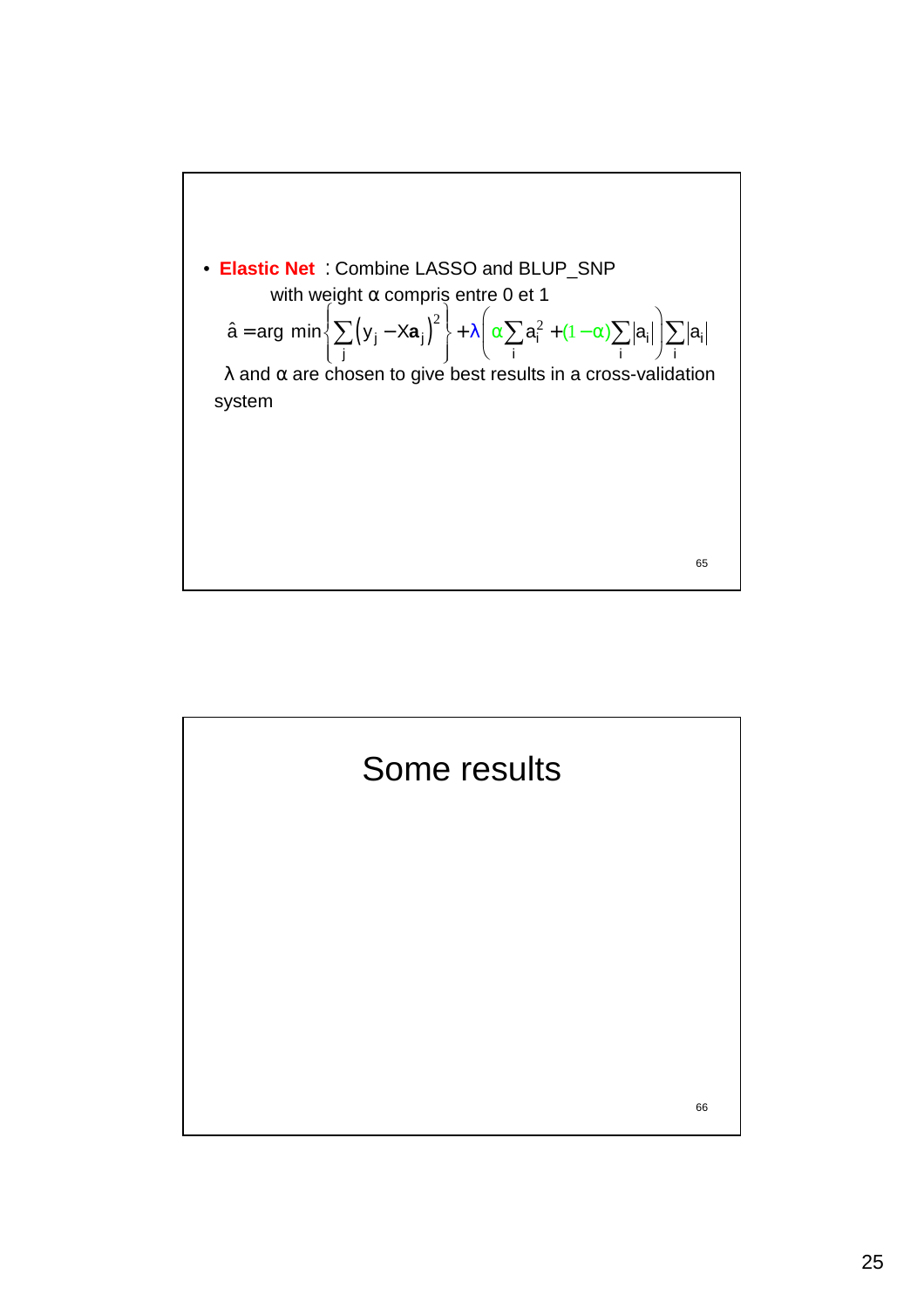

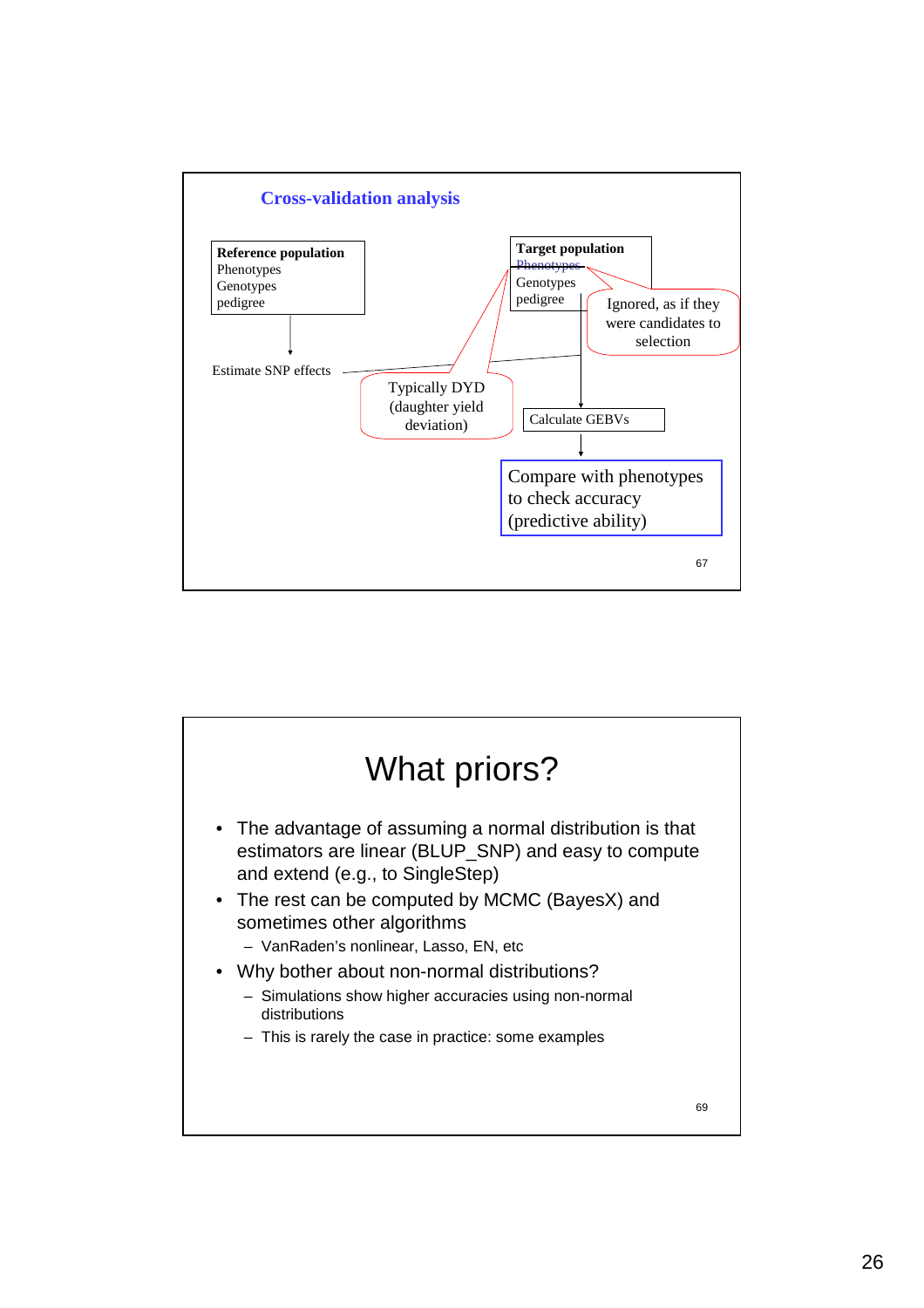| Table 2. Coefficients of determination ( $\mathbb{R}^2 \times 100$ ) for 2008 daughter deviations with 2003 predictions |                               |                    |           |                                              | Fat and  |
|-------------------------------------------------------------------------------------------------------------------------|-------------------------------|--------------------|-----------|----------------------------------------------|----------|
|                                                                                                                         |                               | Genomic prediction |           |                                              | protein  |
| Trait                                                                                                                   | Traditional<br>parent average | Linear             | Nonlinear | Diffe                                        | contents |
| Net merit                                                                                                               | 11                            | 28                 | 28        | $\theta$                                     |          |
| Milk yield                                                                                                              | 28                            | 47                 | 49        | $\overline{2}$                               |          |
| Fat yield                                                                                                               | 15                            | 42                 | 44        | $\overline{\mathbf{2}}$                      |          |
| Protein vield                                                                                                           | 27                            | 47                 | 47        |                                              |          |
| Fat percentage                                                                                                          | 25                            | 55                 | 63        | $\begin{array}{c}\n0 \\ 8 \\ 7\n\end{array}$ |          |
| Protein percentage                                                                                                      | 28                            | 51                 | 58        |                                              |          |
| Productive life                                                                                                         | 17                            | $\overline{26}$    | 27        |                                              |          |
| <b>SCS</b>                                                                                                              | 23                            | 37                 | 38        |                                              |          |
| Daughter pregnancy rate                                                                                                 | 20                            | 30                 | 29        |                                              |          |
| Sire calving ease                                                                                                       | 17                            | 21                 | 22        | $\mathbf{1}$                                 |          |
| Daughter calving ease                                                                                                   | 14                            | 22                 | 22        | $\overline{0}$                               |          |
| Final score                                                                                                             | 23                            | 35                 | 36        |                                              |          |
| Stature                                                                                                                 | 27                            | 49                 | 50        |                                              |          |
| Strength                                                                                                                | 16                            | 33                 | 34        |                                              |          |
| Body depth                                                                                                              | 17                            | 36                 | 37        |                                              |          |
| Dairy form                                                                                                              | 9                             | 29                 | 28        | $-1$                                         |          |
| Foot angle                                                                                                              | 13                            | 23                 | 21        | $-2$                                         |          |
| Rear legs (side view)                                                                                                   | 10                            | 27                 | 27        | $\Omega$                                     |          |
| Rear legs (rear view)                                                                                                   | 11                            | 21                 | 19        | $-2$                                         |          |
| Rump angle                                                                                                              | 20                            | 44                 | 43        | $-1$                                         |          |
| Rump width                                                                                                              | 19                            | 38                 | 36        | $-2$                                         |          |
| Fore udder                                                                                                              | 17                            | 39                 | 40        | 1                                            |          |
| Rear udder height                                                                                                       | 20                            | 35                 | 36        | $\mathbf{1}$                                 |          |
| Udder depth                                                                                                             | 18                            | 47                 | 46        | $-1$                                         |          |
| Udder cleft                                                                                                             | 18                            | 30                 | 30        | $\overline{0}$                               |          |
| Front teat placement                                                                                                    | 22                            | 41                 | 42        | 1                                            |          |
| Teat length                                                                                                             | 12                            | 35                 | 34        | $-1$                                         |          |
| All                                                                                                                     | 19                            | 36                 | 37        | 1                                            |          |

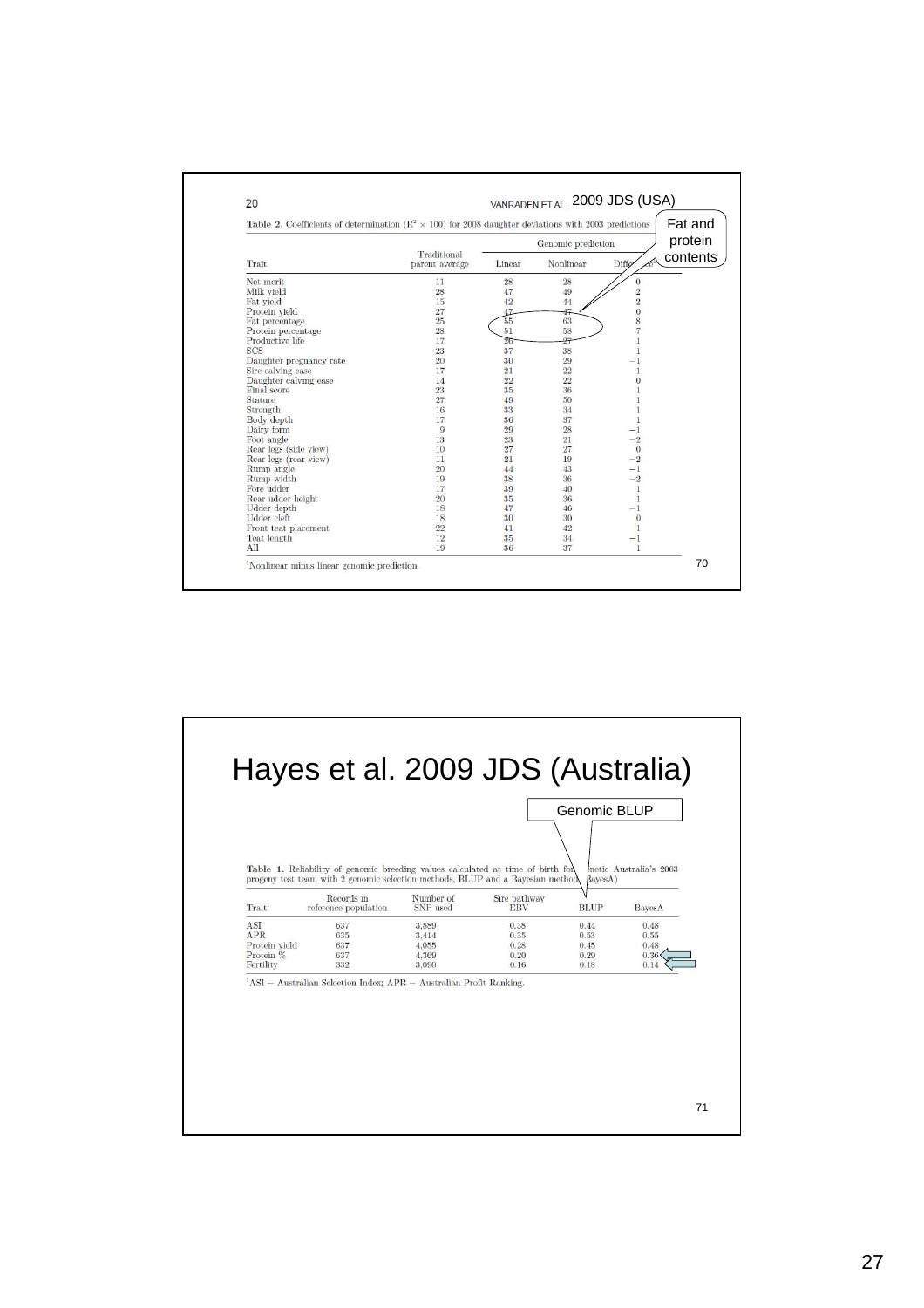| for bulls in each test dataset of a cross validation <sup>1</sup> |                             |               |                                                                                                                                              |                           |                                  |                           |                     |  |  |
|-------------------------------------------------------------------|-----------------------------|---------------|----------------------------------------------------------------------------------------------------------------------------------------------|---------------------------|----------------------------------|---------------------------|---------------------|--|--|
|                                                                   |                             |               | Table 3. Reliability of EBV (REL <sub>ERV</sub> ) and squared correlation between genomic EBV and EBV ( $r_{\text{CFRV}}^2$ <sub>ERV</sub> ) |                           |                                  |                           |                     |  |  |
|                                                                   |                             |               |                                                                                                                                              |                           | $r^2_{\rm GEBV, EBV}$            |                           |                     |  |  |
| Trait                                                             | Dataset                     | <b>RELERV</b> | Mixture <sup>2</sup><br>$\pi_1 = 5\%$                                                                                                        | Mixture<br>$\pi_1 = 10\%$ | <b>Mixture</b><br>$\pi_1 = 20\%$ | Mixture<br>$\pi_1 = 50\%$ | Common <sup>3</sup> |  |  |
| Fertility                                                         | Test1                       | 70.0          | 0.275                                                                                                                                        | 0.304                     | 0.314                            | 0.342                     | 0.362               |  |  |
|                                                                   | Test2                       | 68.2          | 0.348                                                                                                                                        | 0.378                     | 0.389                            | 0.388                     | 0.399               |  |  |
|                                                                   | Test <sub>3</sub>           | 68.9          | 0.300                                                                                                                                        | 0.340                     | 0.359                            | 0.374                     | 0.376               |  |  |
|                                                                   | Test 4                      | 67.4          | 0.416                                                                                                                                        | 0.405                     | 0.434                            | 0.441                     | 0.444               |  |  |
|                                                                   | Test <sub>5</sub>           | 63.0          | 0.419                                                                                                                                        | 0.444                     | 0.438                            | 0.495                     | 0.493               |  |  |
|                                                                   | Pooled                      | 67.6          | 0.347                                                                                                                                        | 0.370                     | 0.384                            | 0.407                     | 0.412               |  |  |
| Protein                                                           | Test <sub>1</sub>           | 93.8          | 0.284                                                                                                                                        | 0.315                     | 0.357                            | 0.393                     | 0.401               |  |  |
|                                                                   | Test <sub>2</sub>           | 93.2          | 0.304                                                                                                                                        | 0.363                     | 0.405                            | 0.371                     | 0.413               |  |  |
|                                                                   | Test <sub>3</sub>           | 93.6          | 0.283                                                                                                                                        | 0.331                     | 0.354                            | 0.374                     | 0.375               |  |  |
|                                                                   | Test <sub>4</sub>           | 93.1          | 0.283                                                                                                                                        | 0.352                     | 0.392                            | 0.407                     | 0.438               |  |  |
|                                                                   | Test <sub>5</sub>           | 92.0          | 0.233                                                                                                                                        | 0.309                     | 0.368                            | 0.410                     | 0.420               |  |  |
|                                                                   | Pooled                      | 93.1          | 0.279                                                                                                                                        | 0.337                     | 0.378                            | 0.394                     | 0.412               |  |  |
| Udder health                                                      | Test1                       | 76.1          | 0.279                                                                                                                                        | 0.301                     | 0.330                            | 0.332                     | 0.351               |  |  |
|                                                                   | Test <sub>2</sub>           | 75.7          | 0.275                                                                                                                                        | 0.317                     | 0.369                            | 0.377                     | 0.410               |  |  |
|                                                                   | Test <sub>3</sub>           | 76.5          | 0.415                                                                                                                                        | 0.448                     | 0.481                            | 0.498                     | 0.505               |  |  |
|                                                                   | Test <sub>4</sub>           | 75.3          | 0.372                                                                                                                                        | 0.395                     | 0.395                            | 0.421                     | 0.431               |  |  |
|                                                                   | Test5                       | 71.4          | 0.322                                                                                                                                        | 0.381                     | 0.433                            | 0.464                     | 0.466               |  |  |
|                                                                   | Pooled                      | 75.0          | 0.338                                                                                                                                        | 0.373                     | 0.404                            | 0.417                     | 0.435               |  |  |
| Fat percentage                                                    | Test1                       | 93.9          | 0.681                                                                                                                                        | 0.709                     | 0.725                            | 0.711                     | 0.716               |  |  |
|                                                                   | Test2                       | 93.2          | 0.662                                                                                                                                        | 0.678                     | 0.694                            | 0.694                     | 0.685               |  |  |
|                                                                   | Test <sub>3</sub>           | 93.5          | 0.709                                                                                                                                        | 0.729                     | 0.748                            | 0.741                     | 0.751               |  |  |
|                                                                   | Test4                       | 92.8          | 0.695                                                                                                                                        | 0.705                     | 0.714                            | 0.708                     | 0.703               |  |  |
|                                                                   | Test <sub>5</sub><br>Pooled | 92.0<br>93.1  | 0.591<br>0.670                                                                                                                               | 0.611<br>0.688            | 0.622<br>0.702                   | 0.632<br>0.698            | 0.640<br>0.700      |  |  |

Г